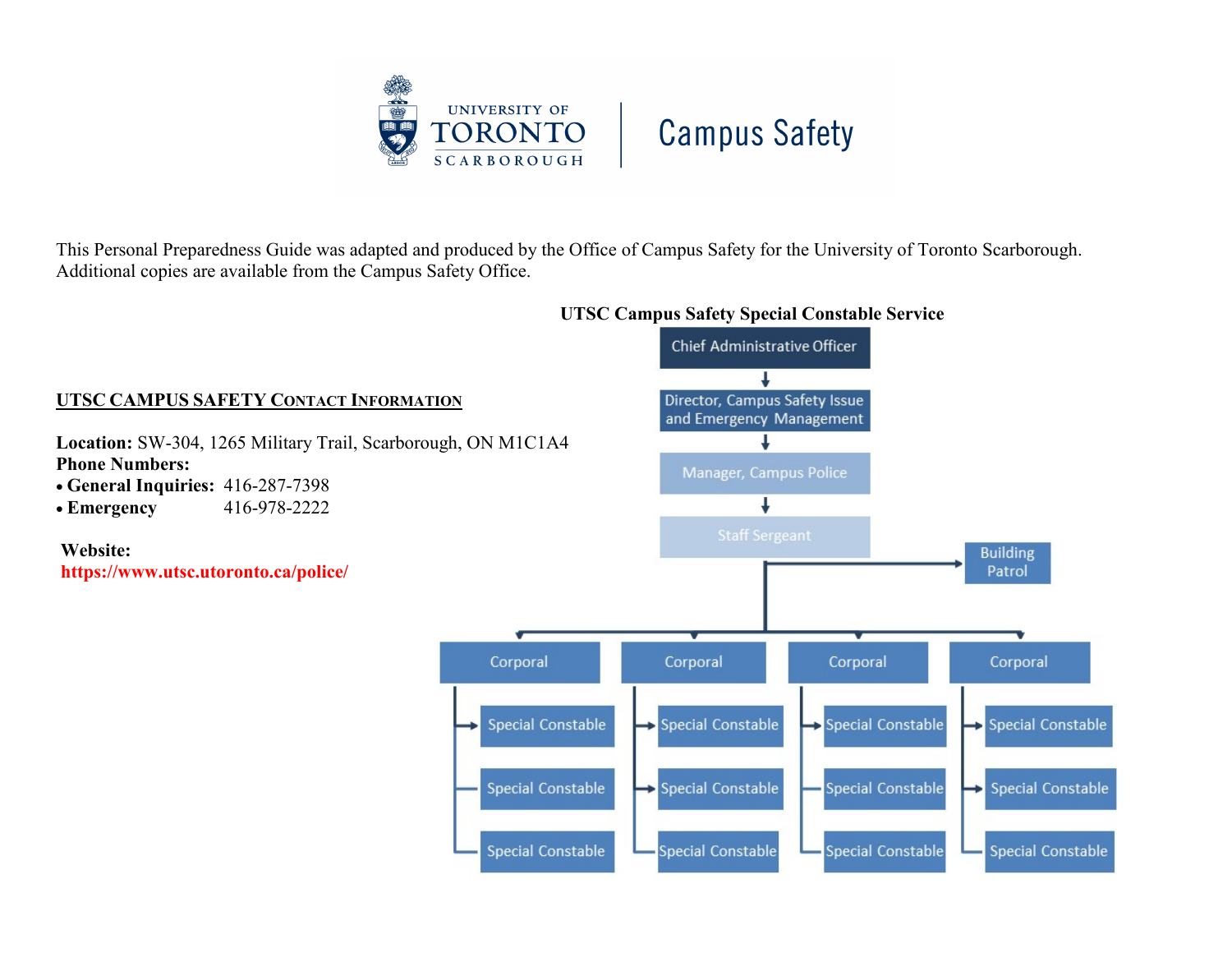

## Contents

| $\overline{2}$ |
|----------------|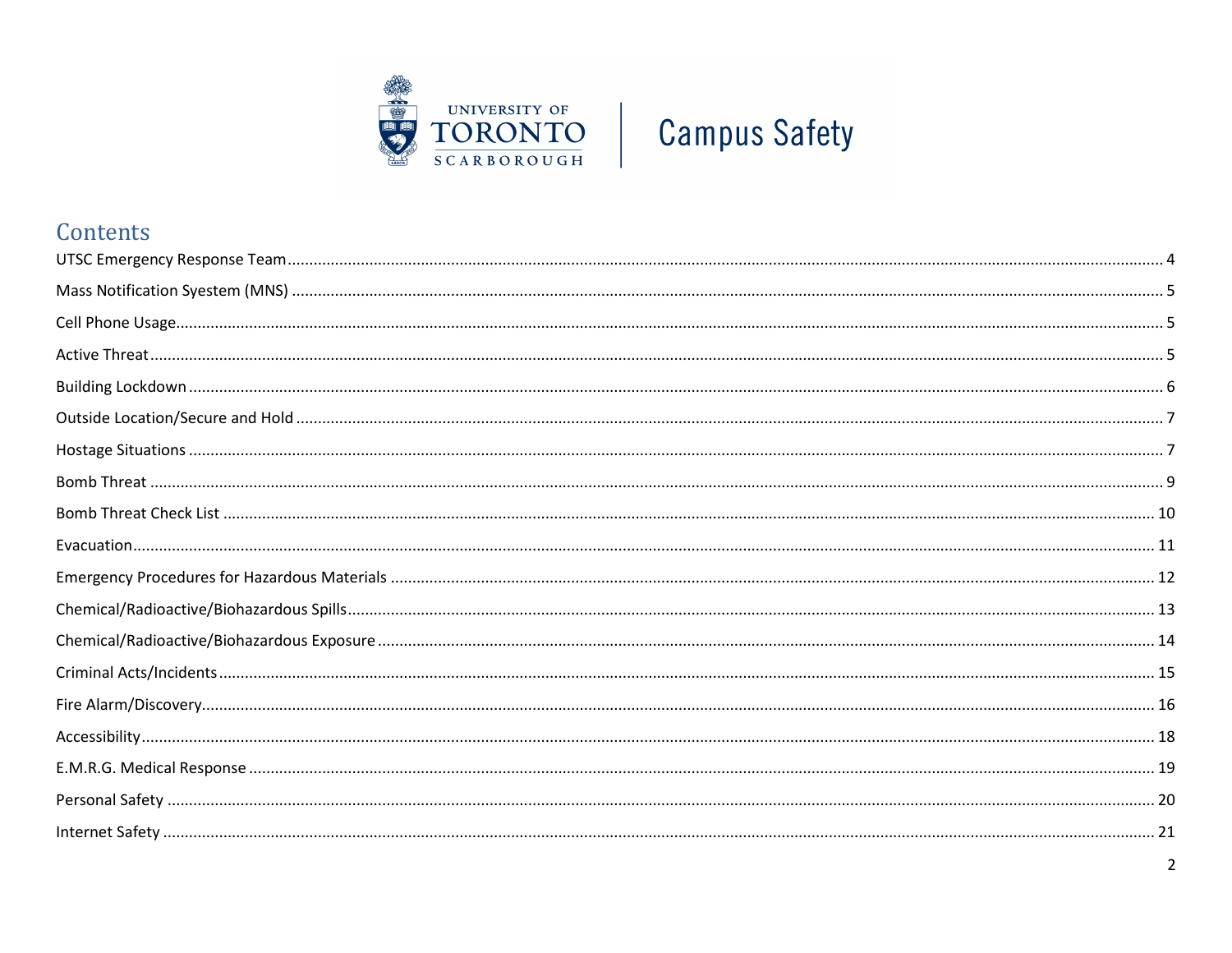

<span id="page-2-0"></span>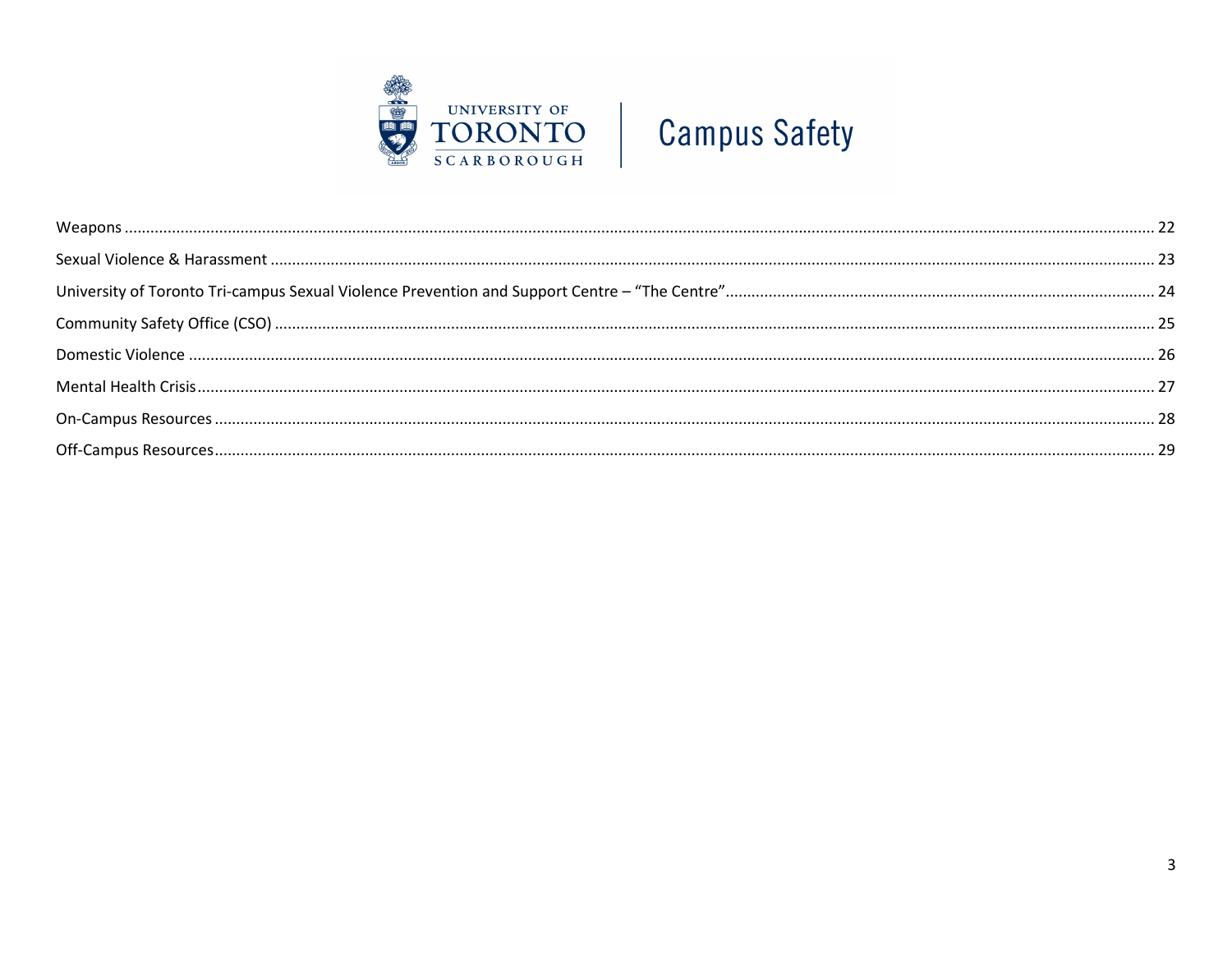



**EMERGENCY** 

RESPONSE

## TEAM

The UTSC Emergency Response Team manages all incidents and emergencies impacting our campus. Emergency Response will be coordinated to resolve the incident and restore order quickly and effectively.

These Emergency Response Guidelines are based on the protocols of Provincial, Regional and Municipal Emergency Plans to provide a brief overview of the procedures to be adhered to in the event of an emergency or serious incident on campus.

All incidents and emergencies shall be reported to Campus Safety immediately at 416-978-2222 in order to minimize risk and injury to students, faculty, staff and visitors. All University phones should have the emergency number clearly displayed on the phone.

## <span id="page-3-0"></span>*PREPAREDNESS…IT'S EVERYBODY'S BUSINESS*

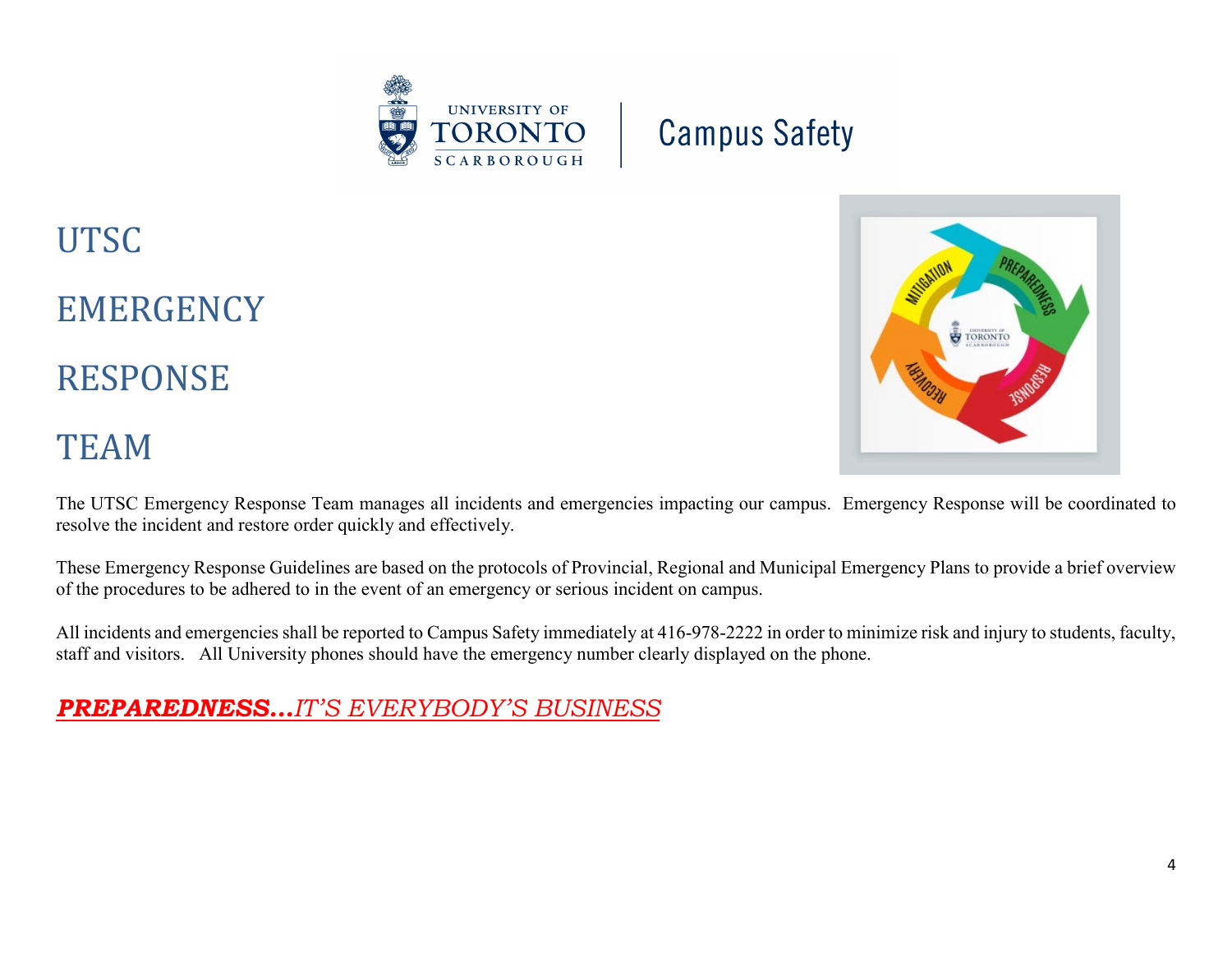



## MASS NOTIFICATION SYSTEM (MNS)

UTSC is equipped with a Mass Notification System (MNS) throughout its buildings and surrounding outdoor areas. The MNS is a public announcement system that utilizes speakers to deliver instructions from Emergency Personnel to faculty, staff and students during emergency incidents.

Audible announcements will be preceded by three tones, and the message will be repeated 3 times. All faculty, staff, and students have the responsibility to listen and follow the instructions on the Mass Notification System (MNS) and from Emergency Personnel.

## <span id="page-4-0"></span>CELL PHONE USAGE

During an emergency, it is ESSENTIAL that students, staff and faculty not call, text message, or use Instant Messaging on their cellular telephones. Use of your phone may jam transmission towers preventing us from getting vital information to you and to other Emergency Service Personnel. Further, the ringing of your phone may direct a threat to your location. All cell phones **MUST** be put on vibrate or silenced so as not to give away your location.

## <span id="page-4-1"></span>ACTIVE THREAT

In the event that an active threat enters your classroom or office, immediately call Campus Safety.

**If you witness someone with a gun or other weapon, call 911.**

#### **WHAT TO DO**

- **Get out of the area:** If you hear something that could be gunshots, don't wait. Leave the area if you believe it is safe to do so.
- Hide: If you cannot safely leave the area, you must take cover, using office furniture or other objects to prevent doors from opening. Turn off the lights. Remain quiet.
- **Fight**: As a last resort, you may need to protect yourself. Look for items in your area that could assist you in fending off an attacker.
- **Police:** Do not run towards police, wait for direction and clarification.

## **DO NOT ACTIVATE THE FIRE ALARM**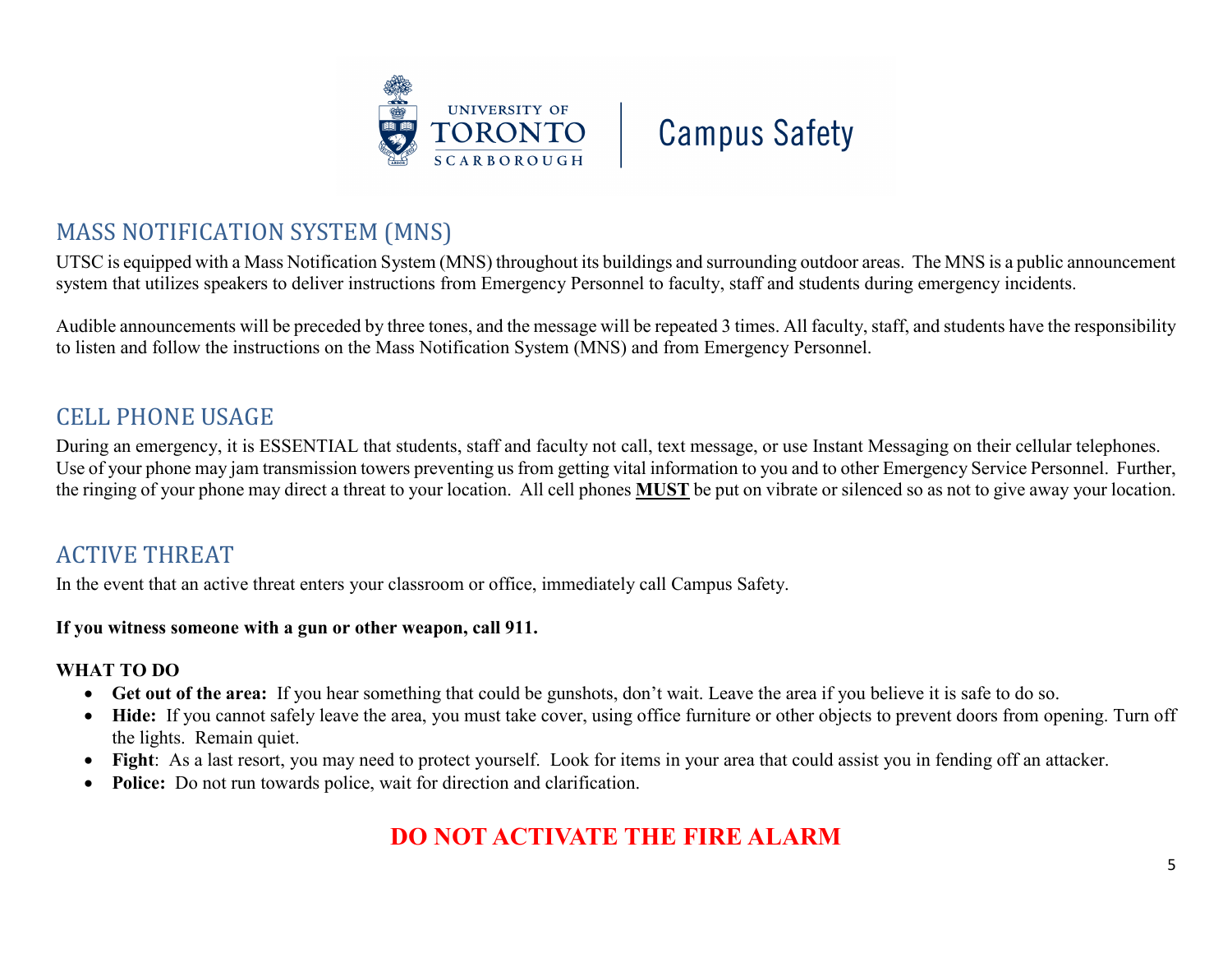



## <span id="page-5-0"></span>BUILDING LOCKDOWN

A lockdown will be called when an active threat is reported and will only be called by a member of the Emergency Management Team after serious consideration.

#### **IN A BUILDING, CLASSROOM OR OFFICE**

- Secure or barricade the door. Cover all window openings.
- Account for everyone in the classroom or office.
- Shut off all audio/visual equipment and turn off the lights.
- Lie on the floor away from windows and doors. Remain quiet. Turn your phone ringer off.
- Contact Campus Safety and provide location and information.

**DO NOT PERMIT ENTRY** into any room once the door has been secured.

**DO NOT OPEN THE DOOR**, even if the identity of the person seeking entry is known to you, unless by prearranged code or unless directed by Campus Safety Special Constables, the Assistant Director of Campus Safety, or a member of the Toronto Police Service. (It may be a hostage situation and the attacker is trying to get you to open the door or leave your place of safety.)

**DO NOT ATTEMPT TO LEAVE** the classroom or office, until directed to do so.

- **C. Close and secure doors and cover all windows**
- **A. Account for all in the room**
- **L. Lights and A/V equipment must be turned off**
- **L. Lie on the floor, remain quiet**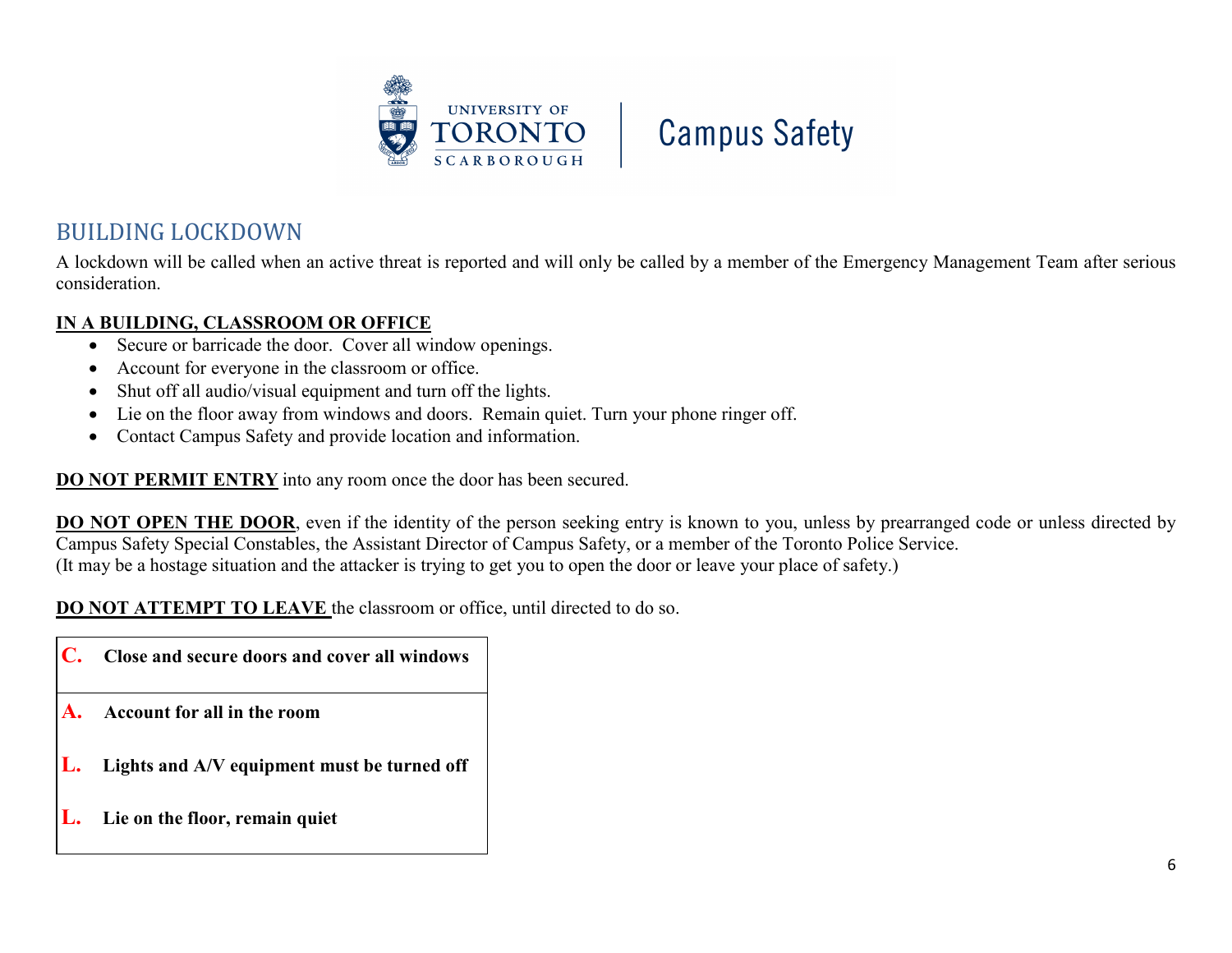

## <span id="page-6-0"></span>OUTSIDE LOCATION

- If the location of the attacker is known to be in another area and it is safe to do so, evacuate the area assisting students, staff and others to escape, advising others as you go.
- If location of attacker is not known, assist students, staff and others to seek shelter in the immediate area.
- Account for everyone in your area.
- Lie on the ground, remain quiet and calm.
- Follow the directions given by Campus Safety Special Constables, the Assistant Director of Campus Safety and the Toronto Police Service.

### SECURE AND HOLD

A Secure and Hold (where everyone stays indoors during an incident or emergency when hazards may exist in the immediate area) may occur during the critical stage of an incident to determine the seriousness and impact. Examples of Secure and Hold situations may be:

- Potential chemical/radiological hazardous material threat
- Extreme weather event (tornado, blizzard, flooding)
- Medical emergency (to expedite care for a victim)

Precautions may include turning off air conditioners and ventilation systems, closing windows and doors.

## <span id="page-6-1"></span>HOSTAGE SITUATIONS

Campus Safety Special Constables, the Assistant Director of Campus Safety, and the Emergency Response Team coordinator are responsible for establishing communication with the Toronto Police Service, which has authority in governing shooting and hostage incidents.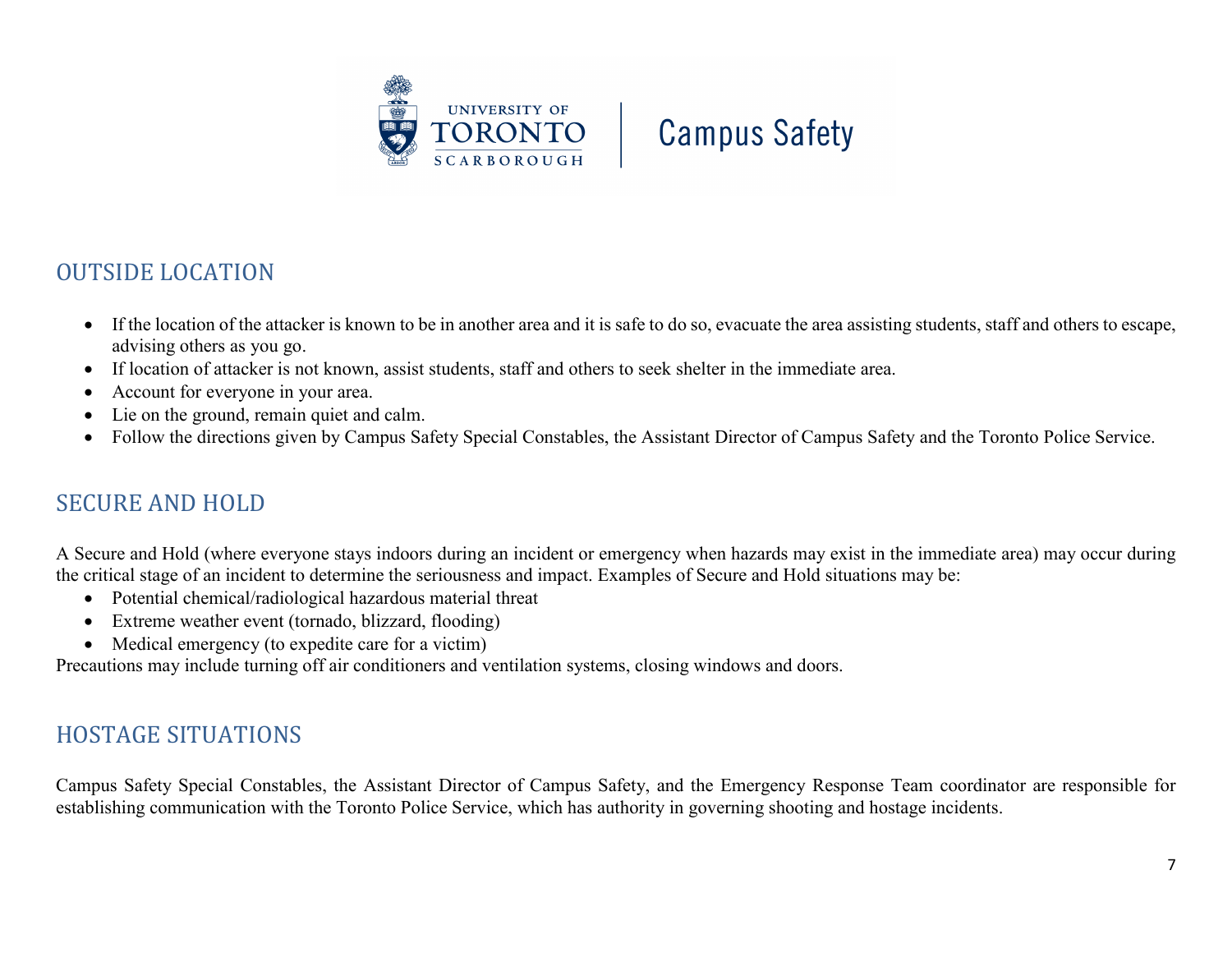



#### **IF YOU BECOME AWARE OF A HOSTAGE-TAKING SITUATION**:

- If it is safe, exit the building immediately and walk in a direction away from the hostage taker.
- Notify anyone you may encounter as you go, to exit the building immediately.
- Notify Campus Safety.

#### **IF YOU CAN'T LEAVE:**

- Go to the nearest room or office, close and secure the door and/or barricade the door if possible.
- Cover any glass panels in the door and windows if possible.
- Go to the furthest point away from the door or windows.
- Keep quiet and act as if no one is in the room, stay close to the floor. Turn you cell phone ringer off.
- DO NOT respond to requests to open the door until and unless you are sure that it is the Police outside.
- Notify Campus Safety if there is a phone in the room and provide the following information:
	- o Your name and location;
	- o Identification and or description of the hostage-taker(s);
	- o Wait for Toronto Police Service or Campus Safety Special Constables to assist you out of the building.

#### **IF YOU ARE UNABLE TO SAFELY ESCAPE OR HIDE, CONSIDER THE FOLLOWING**:

- Be patient, remain calm. Remember, the hostage-taker may be emotionally unstable.
- Call 911. Do not hang up the phone unless ordered to do so by the hostage-taker.
- Don't speak unless spoken to. Remain calm.
- Attempt to establish a rapport. Use first names to humanize both you and the others.
- DO NOT invade the hostage-taker's personal space or challenge the hostage-taker.
- <span id="page-7-0"></span>• DO NOT accept the weapon if offered, ask that it be lain down.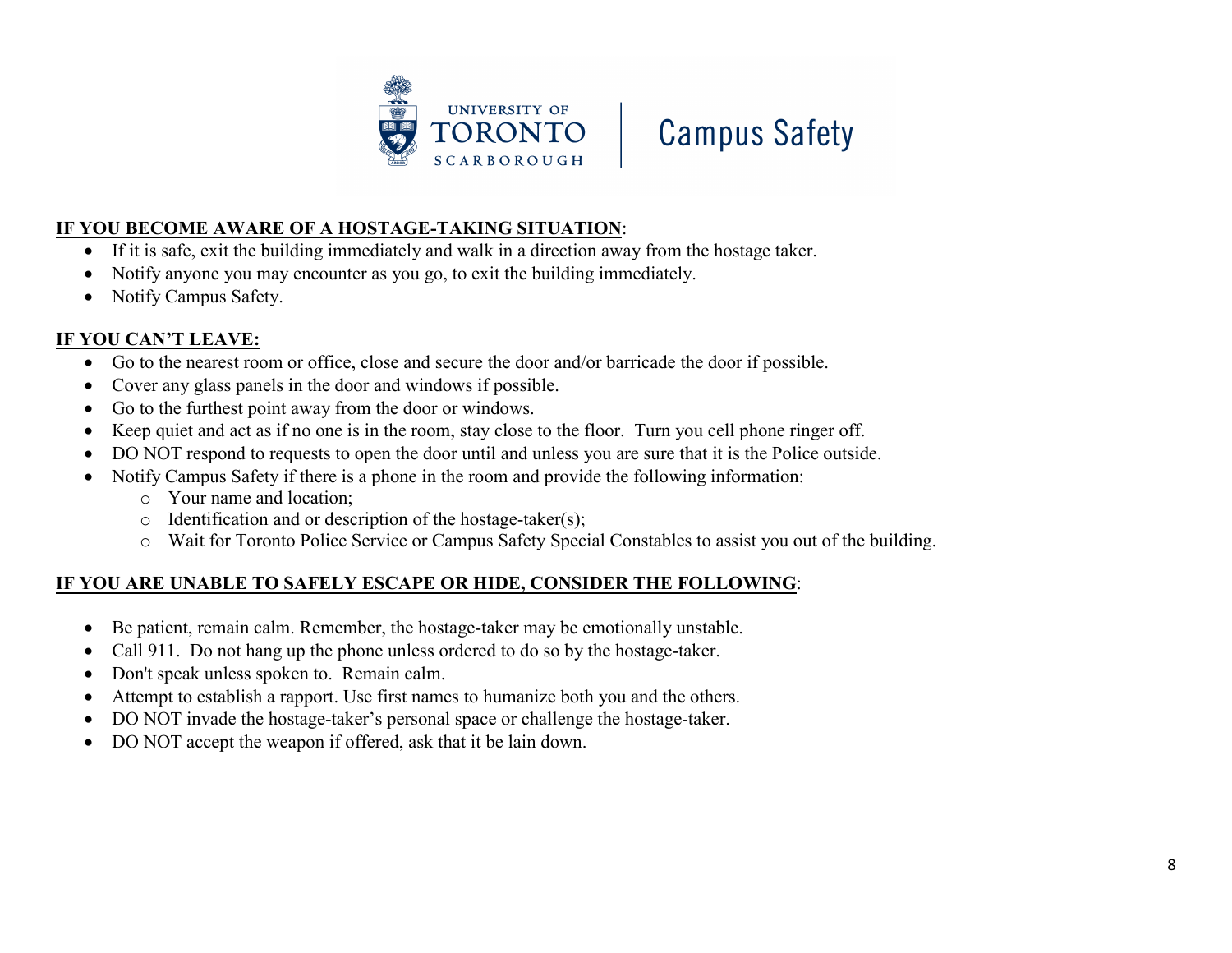

## BOMB THREATS

All bomb threats are a breach of the Criminal Code. The disruption caused by hoaxes creates great concern to those involved. In addition, hoaxes cause disruption of services provided by local police, fire, and paramedic service, and places others in the community at risk.

All procedures to deal with such threats must be tempered with the need to protect all members of the University community, and the need to maintain normal day-to-day academic activities.

If the threat is received by:

#### **PHONE**

- *Listen and Remain calm*
- *Do not interrupt the caller*
- *Obtain and record information*

#### **IN PERSON**

- *Remain calm, comply with the person's demands*
- *If possible, notify Campus Safety without antagonizing the person*
- *Develop a good description of the person*

### **NOTE, FAX, E-MAIL**

- *Do not handle note*
- *Do not delete e-mail*
- *Do not use a fax machine*
- *Notify Campus Safety*

### **SUSPICIOUS PACKAGE**

- *Do not touch package*
- *Clear immediate area*
- *Do not use portable radios or cell phones*
- *Notify Campus Safety*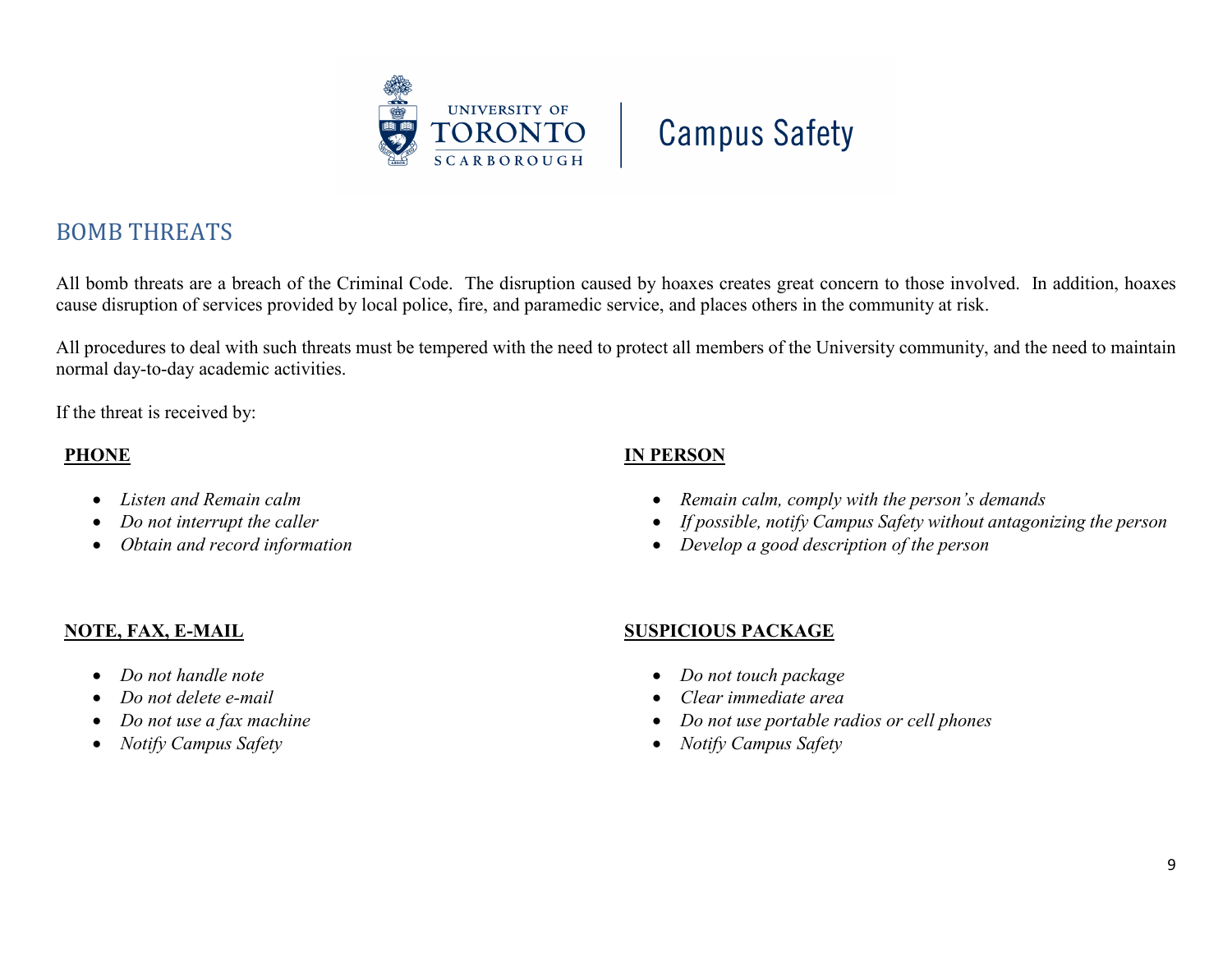



## <span id="page-9-0"></span>Bomb Threat Check List: What to do if you receive a bomb threat by phone

- **1. Listen, remain calm and courteous. Do not interrupt the caller.**
- **2. Obtain as much information as you can. Ask the following questions:**

| When is the bomb going to explode? ________________ |                                                                        |  |  |
|-----------------------------------------------------|------------------------------------------------------------------------|--|--|
|                                                     |                                                                        |  |  |
|                                                     |                                                                        |  |  |
|                                                     |                                                                        |  |  |
|                                                     |                                                                        |  |  |
|                                                     |                                                                        |  |  |
|                                                     | Number at which call is received:<br>Number at which call is received: |  |  |
|                                                     | Name of person who answered the                                        |  |  |
|                                                     |                                                                        |  |  |
|                                                     |                                                                        |  |  |

### **Note identifying characteristics, if possible:**

| <b>Caller's voice:</b>                   | <b>Threat Language:</b>      | <b>Background Sounds:</b>                               |
|------------------------------------------|------------------------------|---------------------------------------------------------|
| Calm Loud Laughter Crying Normal         | Well spoken (Educated)       | Street noises House noises Motors                       |
| Angry Distinct Slurred Nasal Stutter     | Foul language                | Animal noises Factory machinery Static Office machinery |
| Excited Lisp Fast Familiar Ragged/Raspy  | Taped message                | Clear PA system Local noise                             |
| Slow Clearing throat Deep breathing      | Message read by threat maker | Voices in background                                    |
| Soft Cracked voice Disguised Accent Deep | Irrational                   | <b>Music in background</b>                              |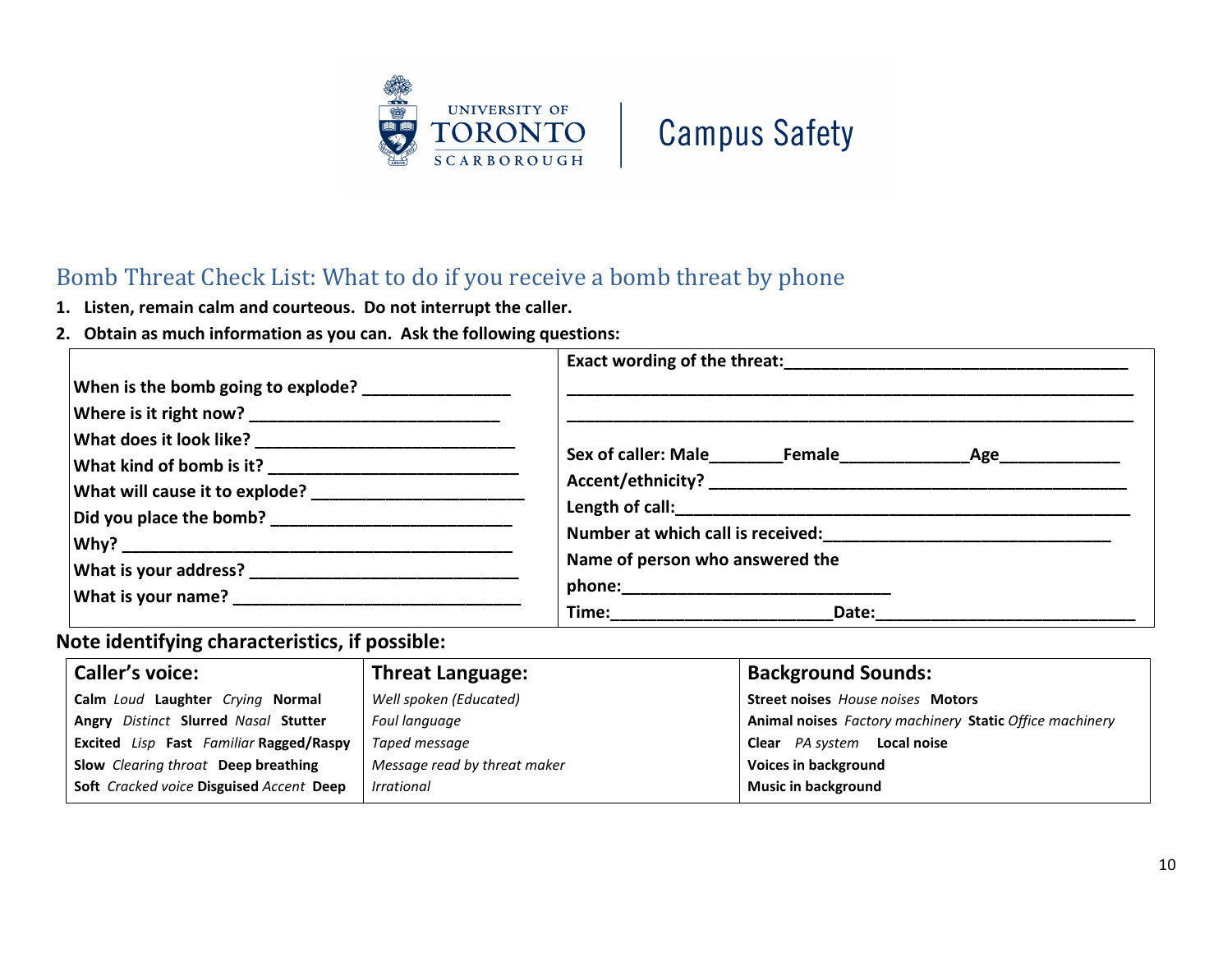

- **3. Relay the information immediately to Campus Safety at 416-978-2222.**
- <span id="page-10-0"></span>**4. Write down everything you can remember about the call while it is fresh in your mind.**

### EVACUATION

#### **TOTAL EVACUATION**

A total evacuation will be used when an orderly and safe evacuation of a building, buildings or the campus is required.

When it is necessary to totally evacuate a building, buildings or the campus, students, faculty, staff and visitors are to follow the direction of Campus Safety Special Constables, the Assistant Director of Campus Safety, Emergency Response Team members, or Emergency Services personnel if they are on-scene. **LISTEN TO DIRECTIONS GIVEN ON THE MASS NOTIFICATION SYSTEM (MNS).**

Should Campus Safety, the Assistant Director of Campus Safety, or Emergency Services personnel be unavailable, follow the Fire Safety Plan instructions posted within buildings. Evacuate safely and assemble in a safe and secure area and await direction from responding Campus Safety officers.

If possible, assist staff in the safe and orderly evacuation of students and visitors as directed by Campus Safety Special Constables, the Assistant Director of Campus Safety, Toronto Paramedic Service or Emergency Services personnel. Identify and assist special needs students, staff, faculty and visitors.

#### **PARTIAL EVACUATION**

A partial evacuation will be used when it has been determined that a controlled, orderly and safe evacuation of a room, floor, section, or area of a building or open area of the campus is required.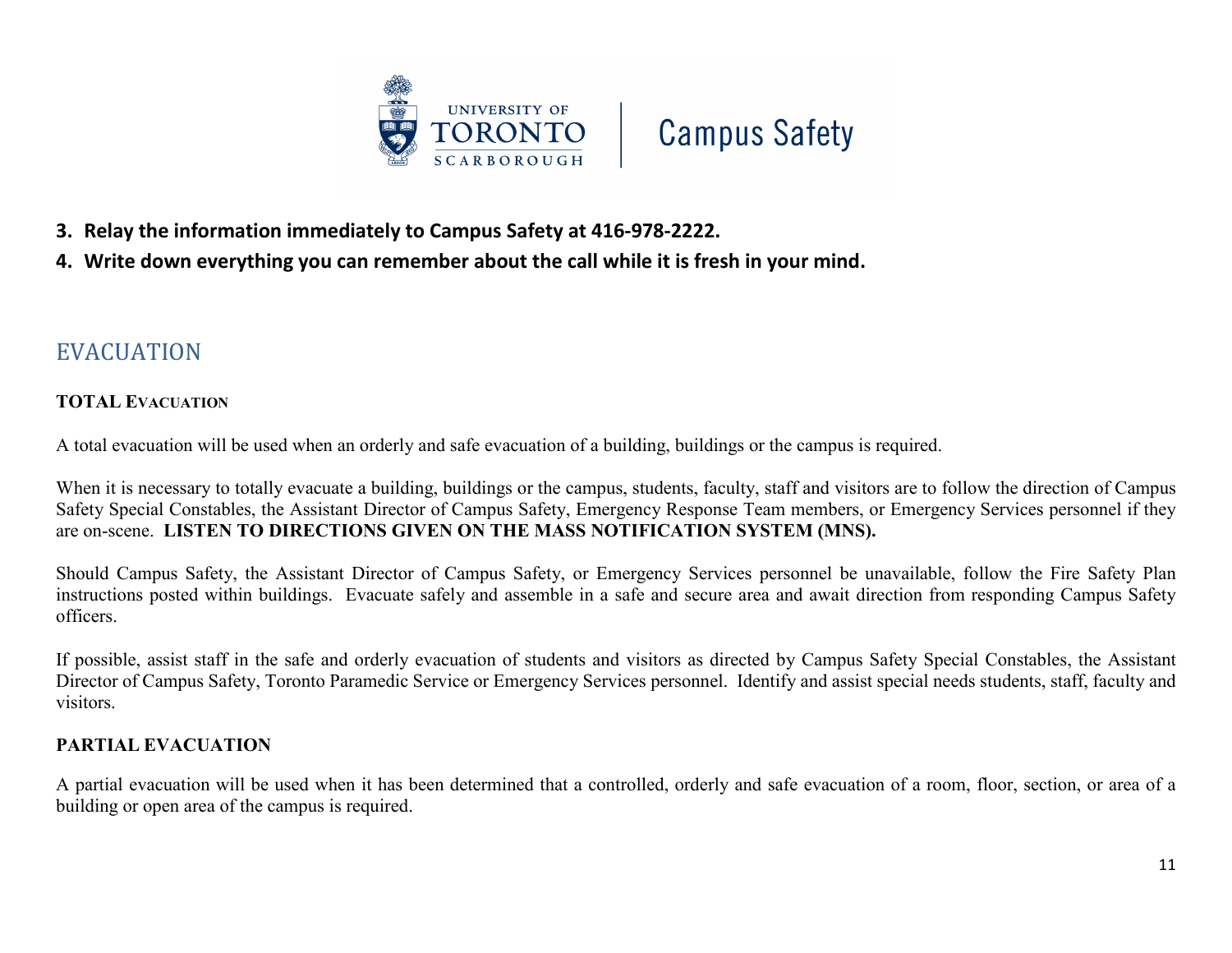



When it is necessary to partially evacuate a room, floor, section of a building or an open area of the campus, students, faculty, staff and visitors are to follow the direction of Campus Safety Special Constables, the Assistant Director of Campus Safety, Emergency Response Team members, or Emergency Services personnel.

If possible, assist staff in the safe and orderly evacuation of students and visitors as directed by Campus Safety Special Constables, the Assistant Director of Campus Safety, or Emergency Services personnel. Identify and assist special needs staff, faculty, students and visitors.

## <span id="page-11-0"></span>EMERGENCY PROCEDURES FOR HAZARDOUS MATERIALS

#### **EXPLOSION OR SIMILAR INCIDENT**

In the event of an explosion or similar incident on campus that could render a building or area unsafe, take the following actions:

- Immediately take cover under a table, desk or other object that will give protection from falling glass and debris.
- Walk quickly to the nearest marked exit (**do not use elevators**), and alert others to do the same.
- Activate any available fire pull stations when leaving the building.
- Do not use radios or cell phones.
- Move as far away from the building as possible.
- Notify 911 and Campus Safety at **416-978-2222**. Give your name, location and the nature of the emergency.
- Await the arrival of emergency services.
- Do not attempt to re-enter the building until the all clear is given.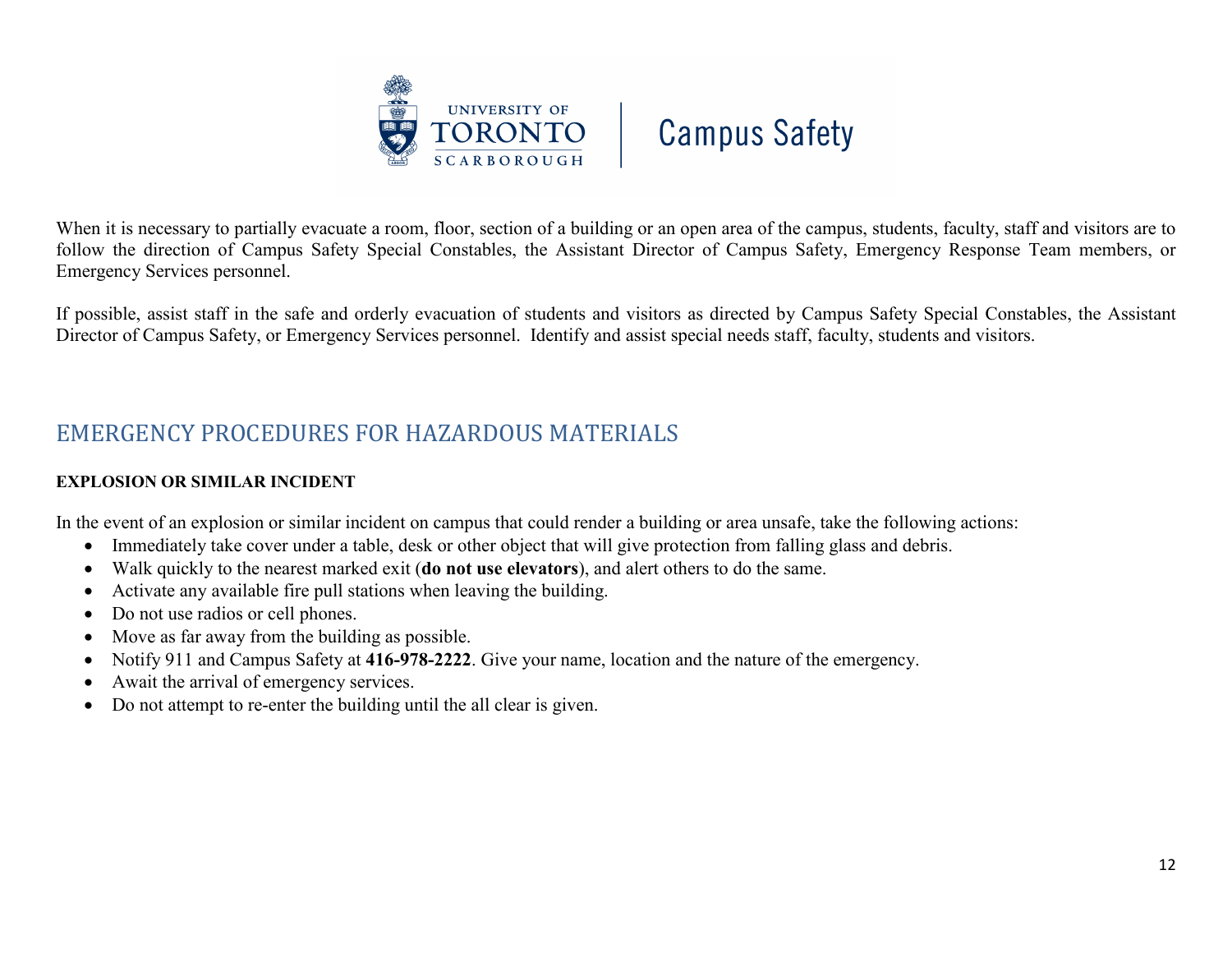

#### **GAS LEAK OR SMELL**

In the event of a gas leak or a smell of gas, cease all operations. **Do not switch on / off lights or any electrical equipment. Do not use cell phones**. Remember – sparks can trigger an explosion.

Take the following actions:

- Advise everyone in the affected area and make sure there are no open flames.
- Evacuate the area.
- Contact Campus Safety at **416-978-2222** (or **911 if emergency**)
- Do not return to an evacuated building unless directed to do so by Campus Safety.

## <span id="page-12-0"></span>CHEMICAL OR RADIOACTIVE OR BIOHAZARDOUS SPILLS

A spill can be a discharge of anything (e.g. liquids, fumes) from a container or building which enters the natural environment (air, water and land). Examples include:

- Spill of gasoline in parking area
- Broken bottle of chemical in a laboratory
- Leaking storage tank
- Excessive fumes in a lab being vented through a fume hood

Laboratory users should follow their lab-specific standard operation procedure for decontamination and clean-up.

Take the following actions:

- Attend to any persons who may have been contaminated. Consult the (Pathogen) Safety Data Sheet for first aid information.
- Evacuate the area, noting the location, chemical(s) involved and amount spilled.
- Stop entry into the affected area by marking the area and posting a sign if necessary.
- Eliminate all ignition sources if flammable material is involved.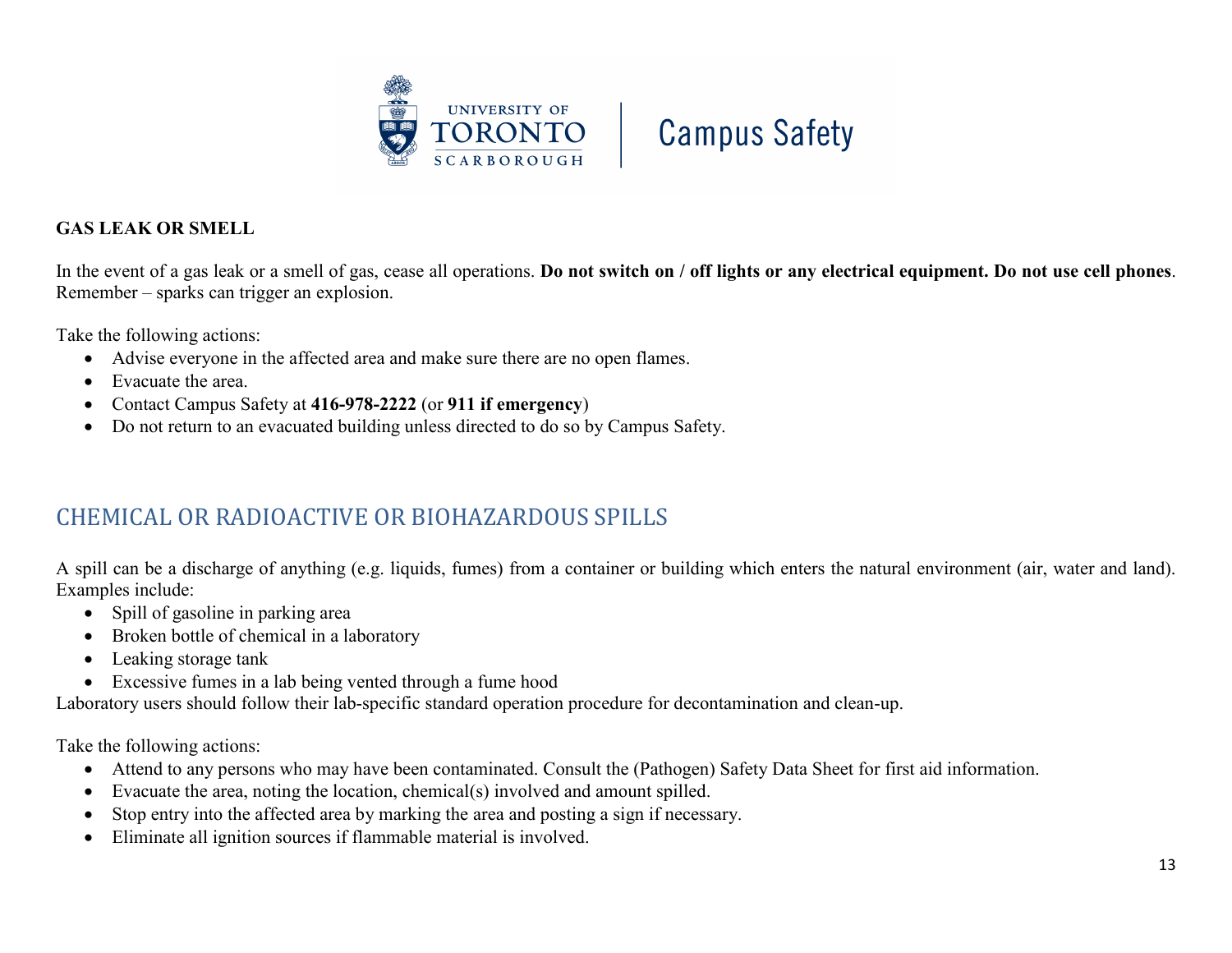



- Contain the spill if it is safe to do so.
- If feasible, turn on fume hoods to capture or direct the flow of vapors.
- Report all spills to:
	- o Campus Safety, **416-978-2222** (or **911 if emergency**)
	- o Environmental Protection Services (Hazardous Materials), **416-978-7000** (Weekdays, during business hours)
- Fill out the "Accident / Incident / Occupational Disease Report" available online at [www.ehs.utoronto.ca.](http://www.ehs.utoronto.ca/)

Additional Resources:

• <http://www.utsc.utoronto.ca/ehs/spills>

## <span id="page-13-0"></span>CHEMICAL OR RADIATION EXPOSURE

Remove contaminated clothing and flush with water for 15 minutes at the nearest eyewash station or emergency shower.

Laboratory users should check with their lab-specific standard operating procedure for decontamination and clean-up, and/or the Safety Data Sheets for the agent(s) exposed.

- Contact Campus Safety at **416-978-2222** (or **911 if emergency**).
- Inform the supervisor / principal investigator of the exposure incident.
- Seek prompt medical attention with the nearest hospital emergency department, emergency clinic or medical practitioner. Bring the Safety Data Sheet(s) of the agent to seek medical attention.
- Fill out the "Accident / Incident / Occupational Disease Report" available online at [www.ehs.utoronto.ca.](http://www.ehs.utoronto.ca/)

#### **BIOHAZARDOUS MATERIAL EXPOSURE**

The following applies if a worker is exposed to:

• Blood or body fluids (via a needle stick, cut or puncture wound; mucous membrane contact; or non-intact skin contact).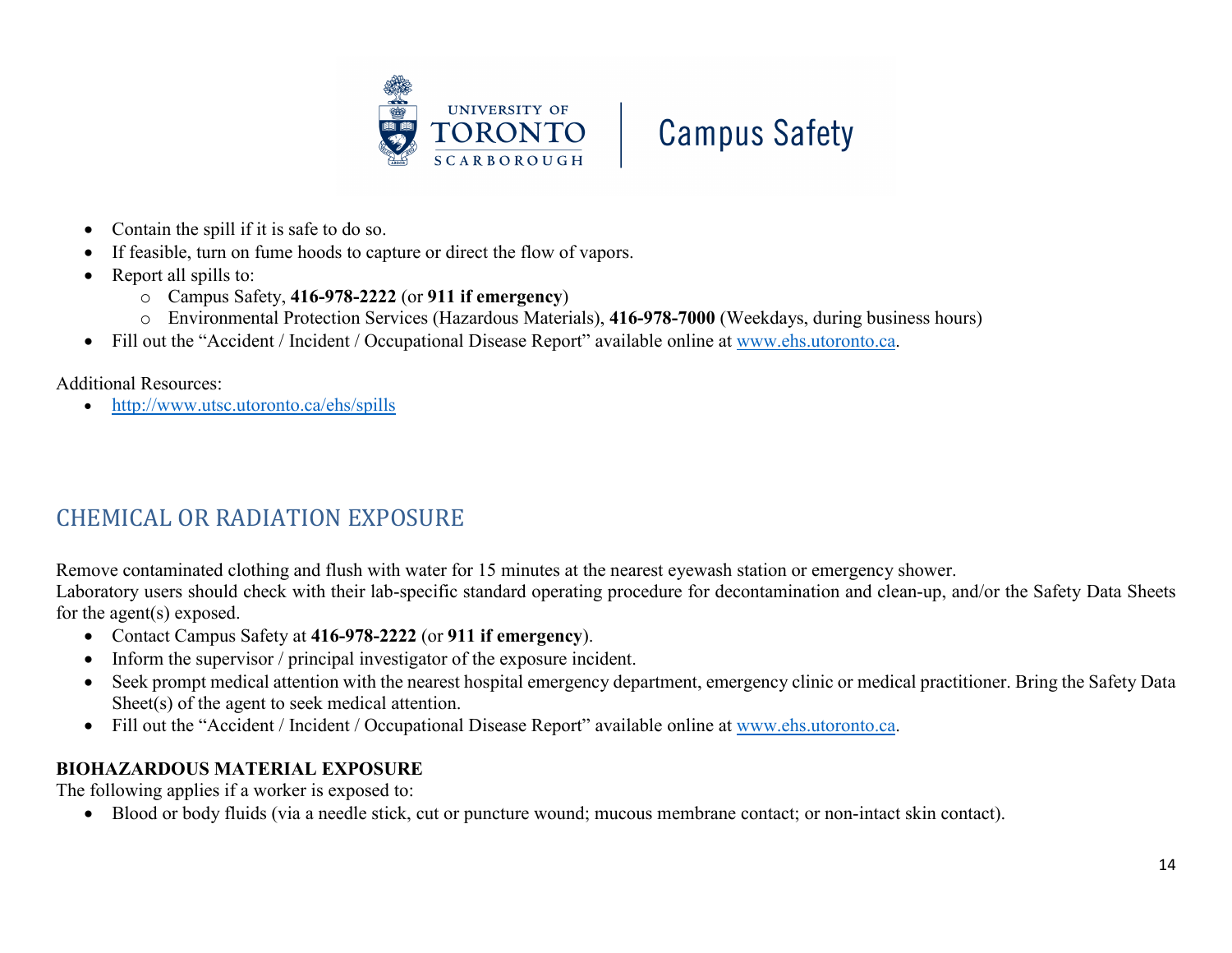

- Infectious or communicable disease agents (via inhalation; a needle stick, cut or puncture wound; ingestion or mucous membrane contact; nonintact skin contact).
- Zoonotic agents (via a needle stick, cut, animal bite or scratch; mucous membrane contact; non-intact skin contact).

Laboratory users should check with their lab-specific standard operating procedure for decontamination and clean-up, and/or the Pathogen Safety Data Sheets for the biohazardous agents spilled.

In the event of an exposure to biohazardous materials:

- Wash the exposed site immediately.
	- o If needle stick, cut, puncture wound, animal bite or scratch: wash with soap and water after allowing the wound to bleed freely.
	- o If mucous (eyes, nose, mouth) membrane or non-intact (cuts, rash, acne or dermatitis) skin contact: remove contaminated clothing and flush with water for 15 minutes at the nearest eyewash station or emergency shower.
- <span id="page-14-0"></span>• Contact Campus Safety at **416-978-2222** (or **911 if emergency**)

## CRIMINAL ACTS/INCIDENTS

In the event that anyone witnesses a criminal act/incident against a person or UTSC property, they are required to contact Campus Safety at **416- 978-2222 or by calling 911.**

### **THESE INCIDENTS INCLUDE, BUT ARE NOT LIMITED TO:**

- Any life-threatening situation
- A fire
- A serious injury or illness such as suspected heart attack, someone choking, breathing difficulties, unconsciousness
- Sexual assault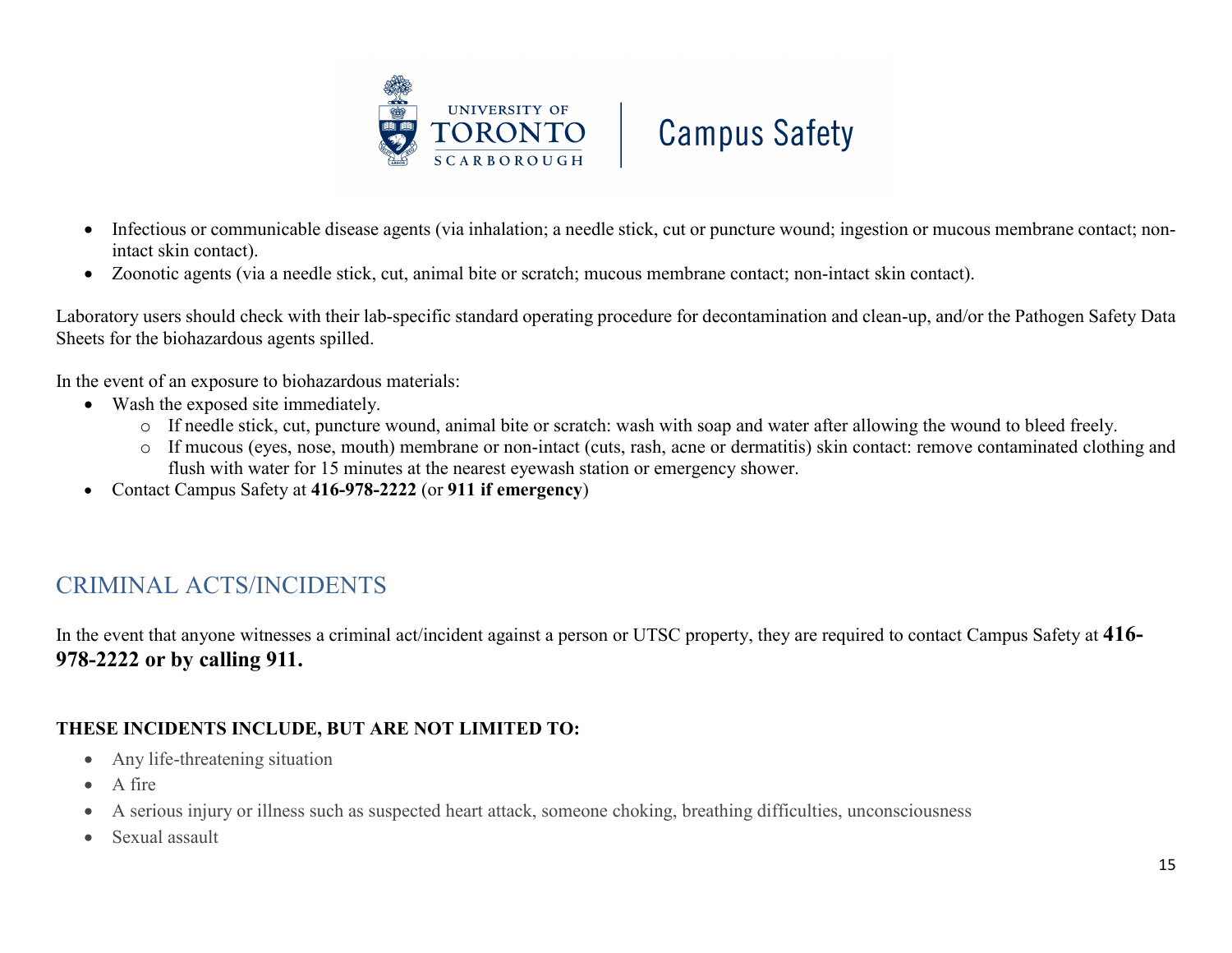



- An assault or immediate danger of assault including persons fighting
- A situation involving weapons
- A crime in progress and suspect is still in the area
- A drowning
- An uncontrolled chemical spill
- Serious motor vehicle collisions

#### **REMEMBER:**

- REMAIN CALM
- REMOVE YOURSELF AND ALERT OTHERS WHO MAY BE AT RISK.
- GO TO A SAFE LOCATION UNTIL HELP ARRIVES, OR STAY WHERE YOUR ARE IF THIS IS THE SAFEST OPTION.
- KEEP CAMPUS SAFETY UPDATED IF THE SITUATION CHANGES.

## <span id="page-15-0"></span>FIRE ALARMS

All faculty, staff, and students have the responsibility to understand and follow the fire alarm procedures as set out in this guideline and the Fire Safety Plan in each location. In addition, there are responsibilities under the Ontario Fire Code, Fire Prevention and Protection Act, Ontario Building Code, Canadian Criminal Code, Municipal Codes and By‐laws, and other codes and regulations.

**Section 437 Canadian Criminal Code: Everyone who willfully, without reasonable cause, by outcry, ringing bells, using a fire alarm, telephone or telegraph, or in any other manner, makes or circulates or causes to be made or circulated an alarm of fire is guilty of a CRIMINAL OFFENCE.**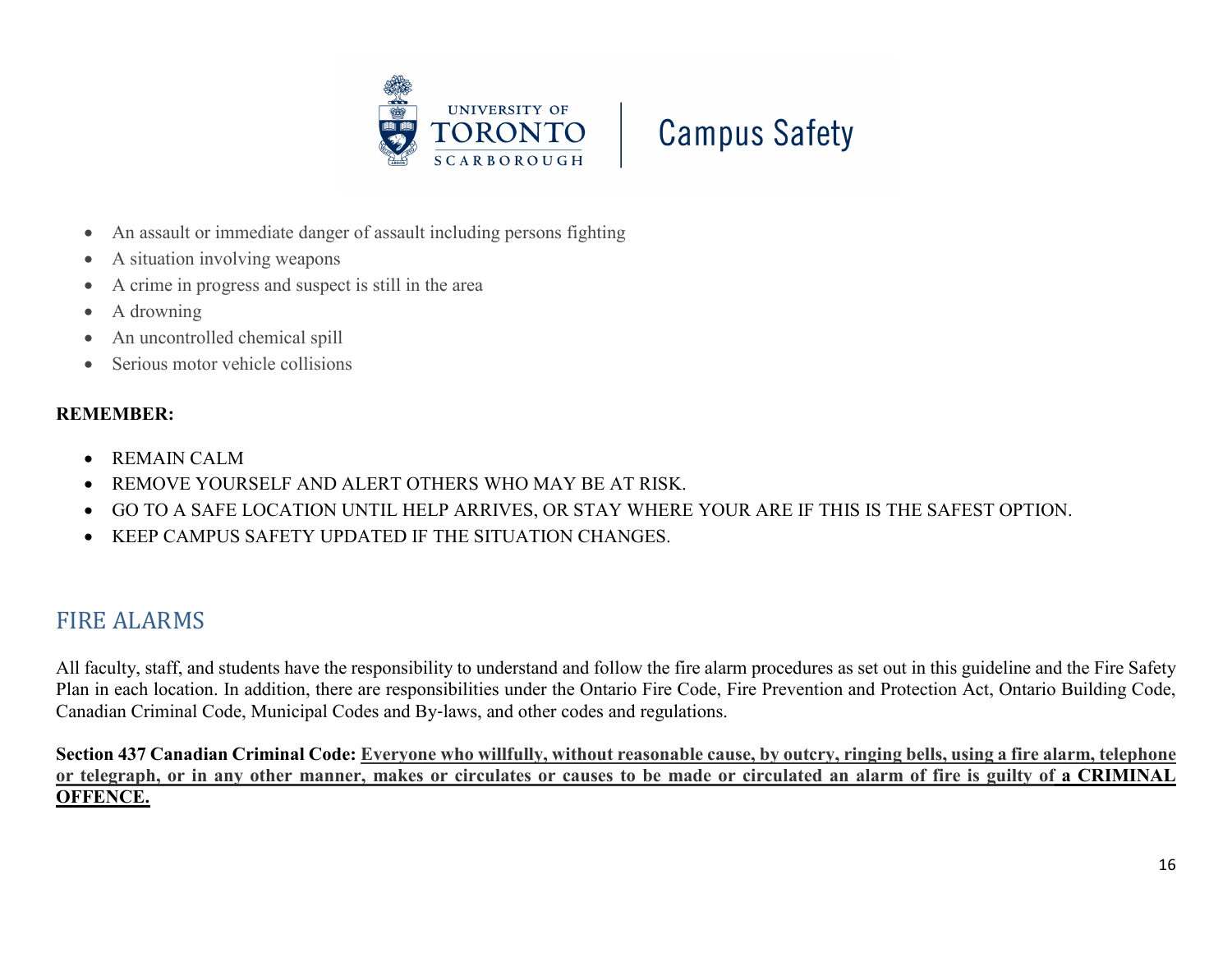



#### **FIRE EMERGENCY PROCEDURES**

IN CASE OF FIRE: (Try to put out fire only if you can do so safely, using ONE portable fire extinguisher)

- 1. Leave fire area and close doors.
- 2. Actuate nearest wall mounted fire alarm
- 3. Call EMERGENCY 911 & Campus Safety 416-978-2222 to report location of fire if known.
- 4. Leave building, keep clear of exits.
- 5. Report to Campus Safety or a Fire Officer if you think someone is in the building after general evacuation.

#### WHEN FIRE ALARMS SOUNDS: (temporal pattern: beep-beep-beep)

- 1. Leave building quickly even if the alarm may be false (It is mandatory to evacuate all University buildings unless a test has been announced)
- 2. Do not use elevators
- 3. Do not re-enter building & keep clear of evacuated area until authorized by Campus Safety Special Constables or the Toronto Fire Department.

#### **Please familiarize yourself with locations of Fire Exits and Fire Extinguishers in your area.**

#### **UPON DISCOVERY OF A FIRE:**

- **R – Remove all occupants**
- **E – Enclose the area you are leaving**
- **A – Activate the Fire Alarm**
- **C – Call 416-978-2222 OR 911**
- **T – Take the stairs**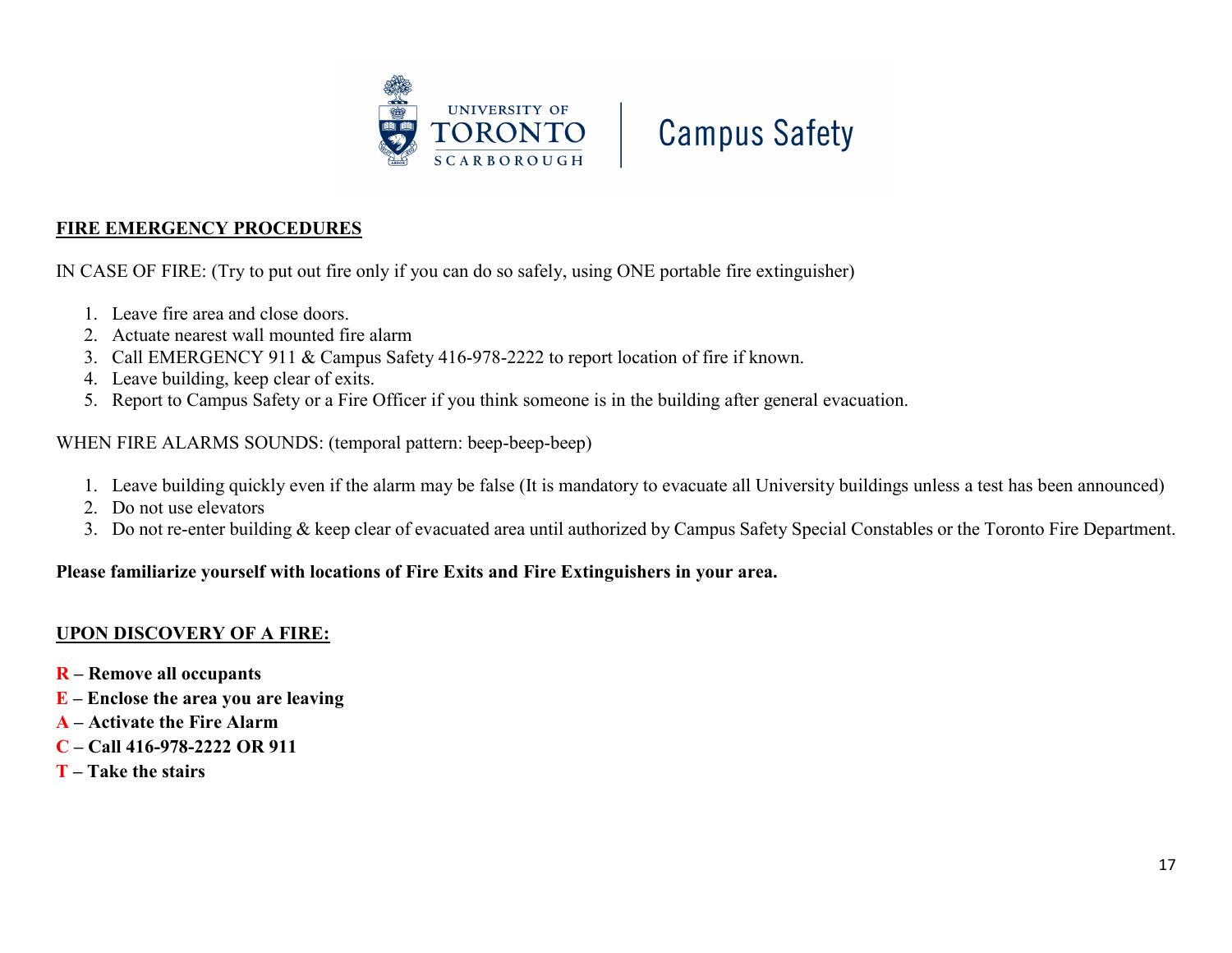

## <span id="page-17-0"></span>ACCESSIBILITY

#### **Emergency Evacuation Points**

Emergency Evacuation Points have been strategically located throughout the campus as points where people needing assistance can gather. Every sign has a location code which consists of a letter and one or two numbers. These indicate the wing the person is in, the floor level and the location of the sign.



#### **ACCESSIBILITY DURING A FIRE**

In the event of a fire or other emergency, persons who cannot gain access to an outside exit should stage themselves at one of the evacuation points and notify Campus Safety of their location. This can be done in one of three ways:

- Have a responsible person tell the Campus Safety Special Constables of the location
- By activating the fire alarm (pull station) near the Emergency Evacuation Sign
- By calling if there is a phone nearby or use a cell phone as a backup (Note: Please note cell phones do not work in all areas of the campus)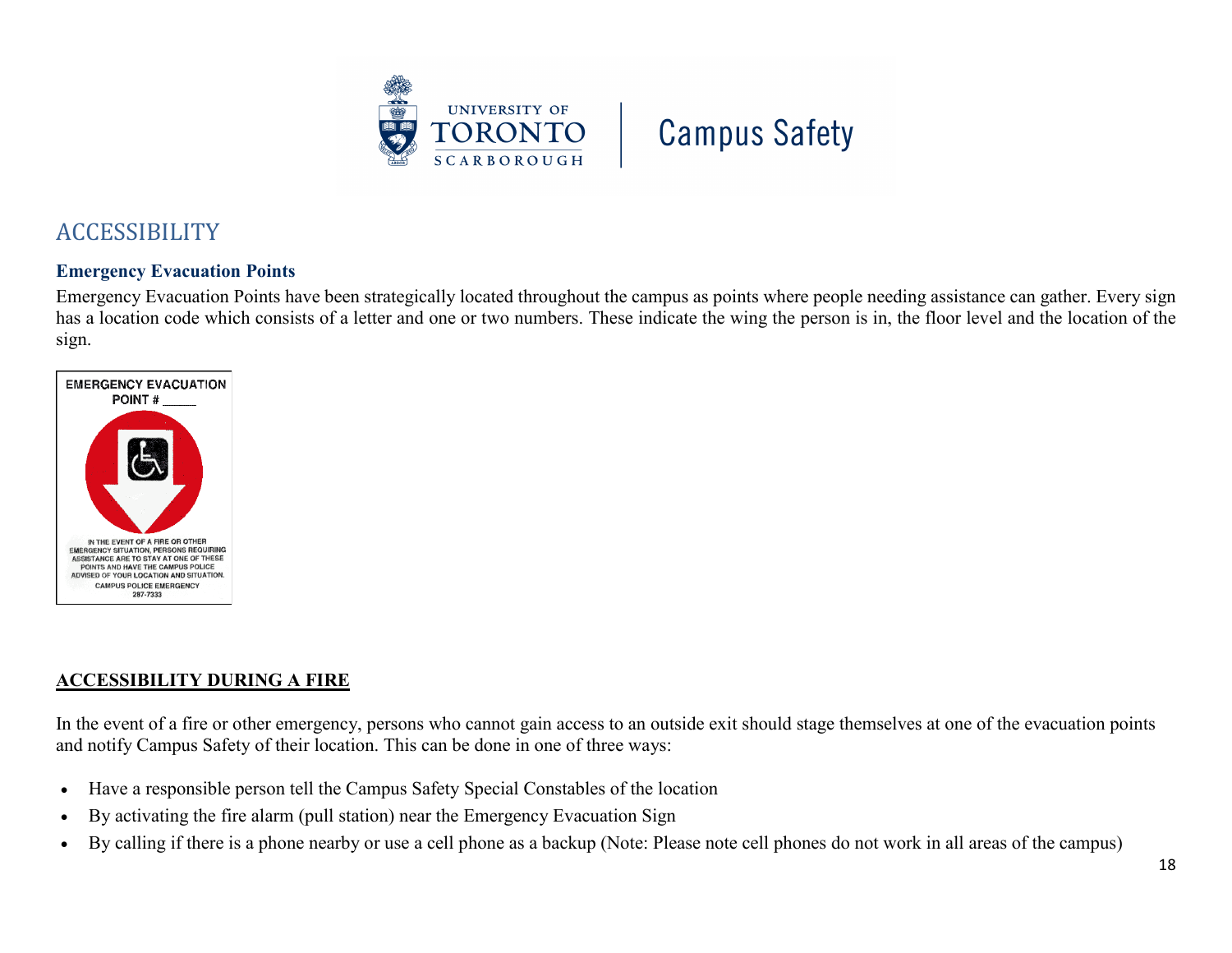

The Campus Safety office has a full listing of the location points and either they or the fire department will respond to the location as soon as possible.

#### **Emergency Evacuation Chairs**

Emergency Evacuation Chairs have been placed throughout the campus for use by the Toronto Fire Department to transfer persons with mobility devices using stairs.

## <span id="page-18-0"></span>E.M.R.G. MEDICAL RESPONSE

**E.M.R.G. (Emergency Medical Response Group)** members are volunteer students who have been trained and certified by St. John Ambulance instructors and provide initial medical intervention for students, faculty, staff and others.

The Emergency Medical Response Group (E.M.R.G.) members **ARE NOT** to be considered a replacement for a FIRE, POLICE, PARAMEDIC response to medical emergencies, but are an addition to the "Tiered" response group, (Police, Fire and Paramedic). Campus Safety Special Constables are trained in CPR and Standard First Aid and are in direct contact with other Emergency Services.

Upon witnessing or being informed of a medical situation, contact Campus Safety.

Administer first-aid if trained and it is safe to do so.

- Keep the victim still and comfortable.
- DO NOT move the victim.
- Check for breathing.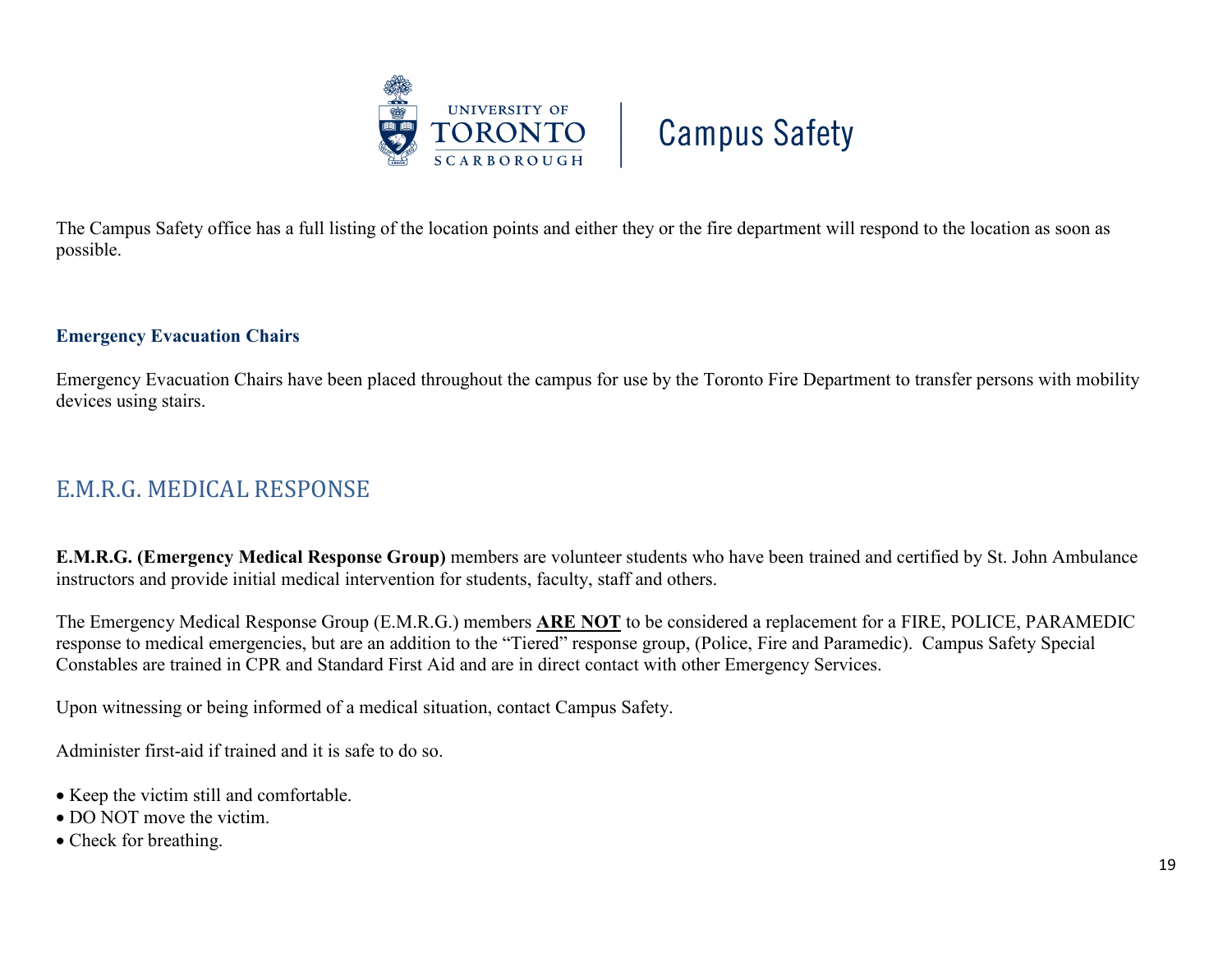



- Place the victim in the recovery position, if safe to do so.
- Maintain and monitor the victim's breathing.
- Look for emergency medical identification and provide all information to POLICE, FIRE, PARAMEDIC and E.M.R.G. upon their arrival.

Note: E.M.R.G is only available during the Fall and Winter Semesters.

## <span id="page-19-0"></span>PERSONAL SAFETY

| <b>CAMPUS SAFETY SPECIAL CONSTABLES</b>                                                                                                                                                                                                                                                                                                                                                                                      | <b>EMERGENCY "CODE BLUE PHONES"</b>                                                                                                                                                                                                                                                                                                                                    |  |  |
|------------------------------------------------------------------------------------------------------------------------------------------------------------------------------------------------------------------------------------------------------------------------------------------------------------------------------------------------------------------------------------------------------------------------------|------------------------------------------------------------------------------------------------------------------------------------------------------------------------------------------------------------------------------------------------------------------------------------------------------------------------------------------------------------------------|--|--|
| Campus Safety Special Constables patrol the parking lots and<br>$\bullet$<br>areas surrounding the campus in marked and unmarked police<br>vehicles, on foot, and on bikes.<br>The marked Campus Safety vehicle is marked on the side and<br>$\bullet$<br>rear doors as "Campus Safety Special Constable"<br>You can approach the operator of this vehicle at any time for<br>$\bullet$<br>your personal safety and security | • Code Blue stations are located in the parking lots, footpaths,<br>within the Library and lecture halls/classrooms.<br>When the call button is activated, you are put in direct contact<br>with Campus Safety Special Constables who are dispatched to<br>the area.<br>Other emergency services will be contacted by Campus Safety<br>Special Constables as required. |  |  |
| <b>TRAVEL SAFER</b>                                                                                                                                                                                                                                                                                                                                                                                                          | <b>LONE WORKER</b>                                                                                                                                                                                                                                                                                                                                                     |  |  |
| The "Travel Safer" program provides an escort anywhere on<br>$\bullet$<br>campus, to your vehicle, residence or bus stop.<br>Travel Safer staff members are trained Building Patrol Security<br>$\bullet$<br>Guards.<br>The Travel Safer program operates 7 days a week, 24 hours a<br>$\bullet$<br>day                                                                                                                      | • The Lone Worker program is available to individuals working<br>alone after regular business hours in isolated areas.<br>The Lone Worker signs out a personal safety radio from the<br>Campus Safety office in SW304. Should a personal safety<br>emergency arise, officers can respond immediately.<br>This is a free service.                                       |  |  |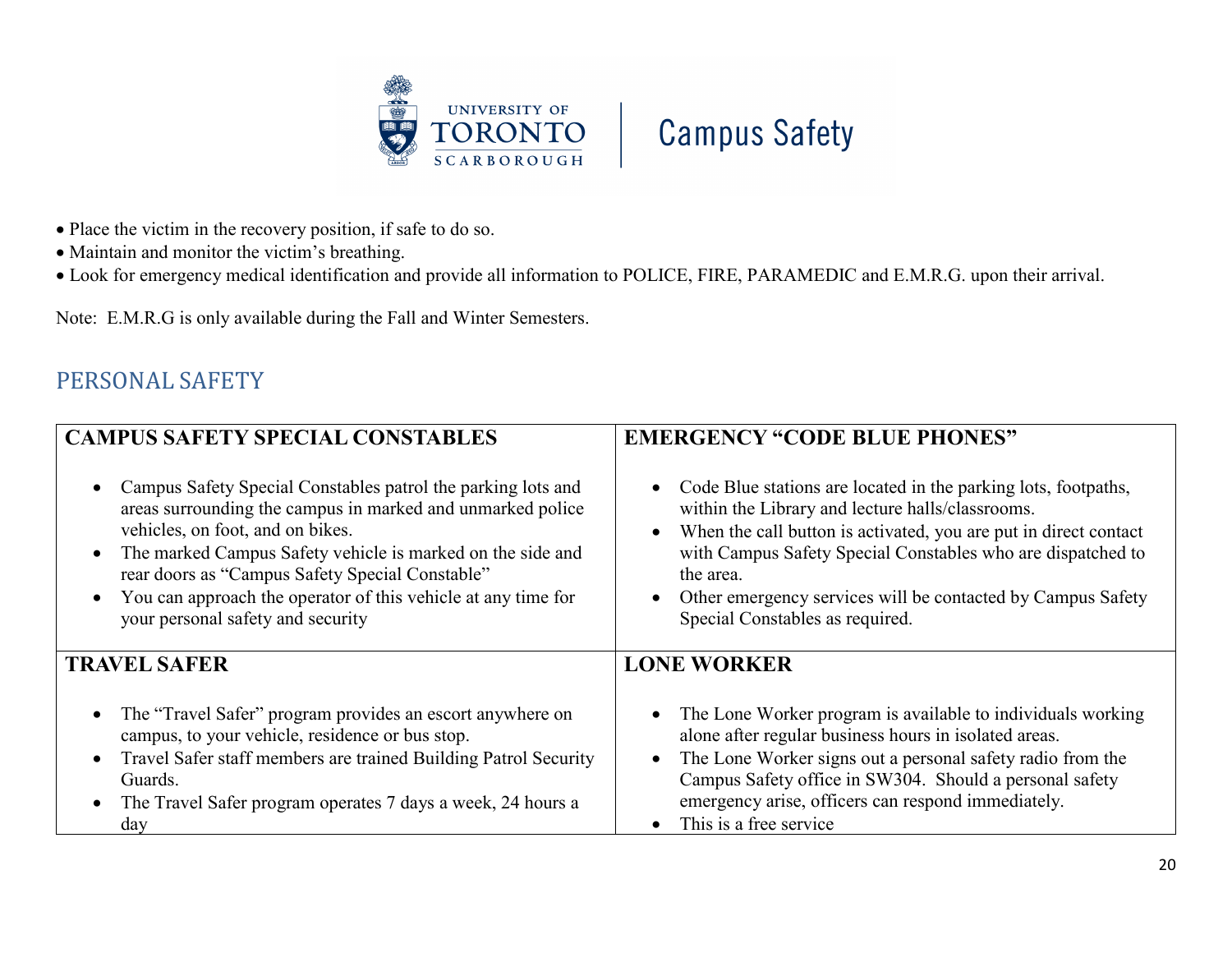



## <span id="page-20-0"></span>INTERNET SAFETY

### *ONCE YOUR INFORMATION GETS ON THE INTERNET, IT'S THERE FOR LIFE*

### **TIPS**

- Don't give out personal information on the internet in chat rooms, public postings, e-mail, etc.
- Be careful when meeting people online. Keep your contact with new acquaintances in chat rooms and/or e-mails non-personal. If you do decide to meet them, bring someone with you and make the meeting in a public place.
- Do not use your credit card on a non-secure site and NEVER use your credit card or social insurance number for identification.
- Online shop only with businesses that are reputable.
- Change your password often and NEVER share with others.
- NEVER open attachments from unknown sources/links.
- Be careful of scams offering loans, investments, business opportunities.
- Don't send money to get money.
- Protect your internet reputation. Many employers, family and friends will use the internet to define you.

#### **CYBER-BULLING**

Includes, but is not limited to:

• Slander --- Making false or damaging statements about someone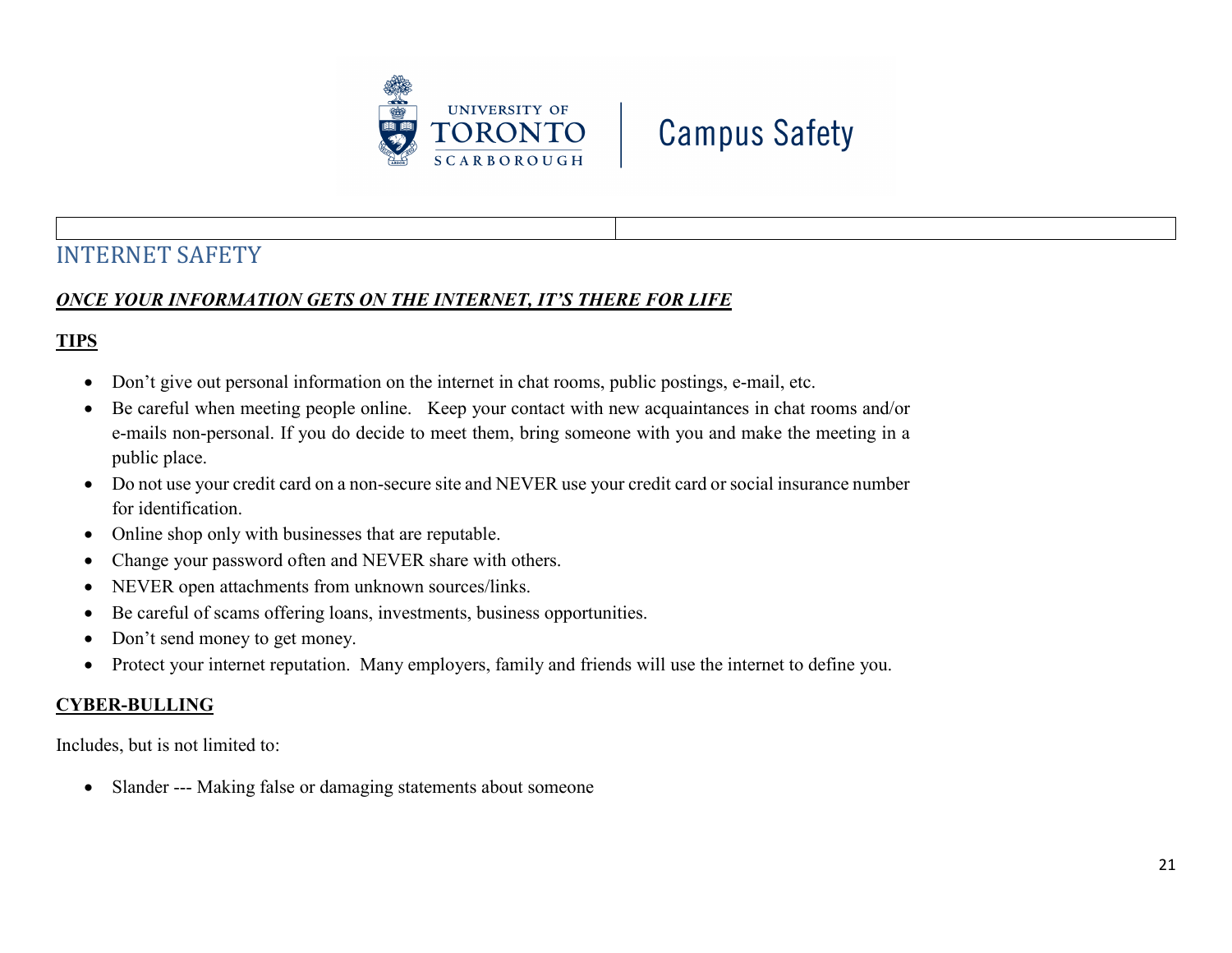



- Harassment --- Someone does or says something about a person that makes that person fear for his or her safety. Even if wasn't intended to frighten that person, it's still a criminal act and the perpetrator may face criminal charges.
- Posting images without consent
- Sexting Sending explicit images, photographs or messages to someone that may be retransmitted to others without consent.

## <span id="page-21-0"></span>WEAPONS

A weapon may be authentic or a replica. It may include a hand gun, rifle or shotgun (loaded or unloaded), knife or anything that may be used as a weapon.

The possession of any weapon is prohibited on campus and may constitute a criminal act.

#### *Section 2 Criminal Code of Canada*

*"Weapon:* **means anything used, designed to be used or intended for use (a) in causing death or injury to any person, or (b) for the purpose of threatening or intimidating any person and, without restricting the generality of the foregoing, includes a firearm and, for the purposes of sections 88, 267 and 272, anything used, designed to be used or intended for use in binding or tying up a person against their will."**

#### **FACULTY AND STAFF WILL:**

**If a weapon is observed by faculty/staff or reported to a faculty/staff member, treat the situation as an Active Threat.** 

Take direction only from a member of the Toronto Police Service, Campus Safety Special Constables, or the Assistant Director of Campus Safety.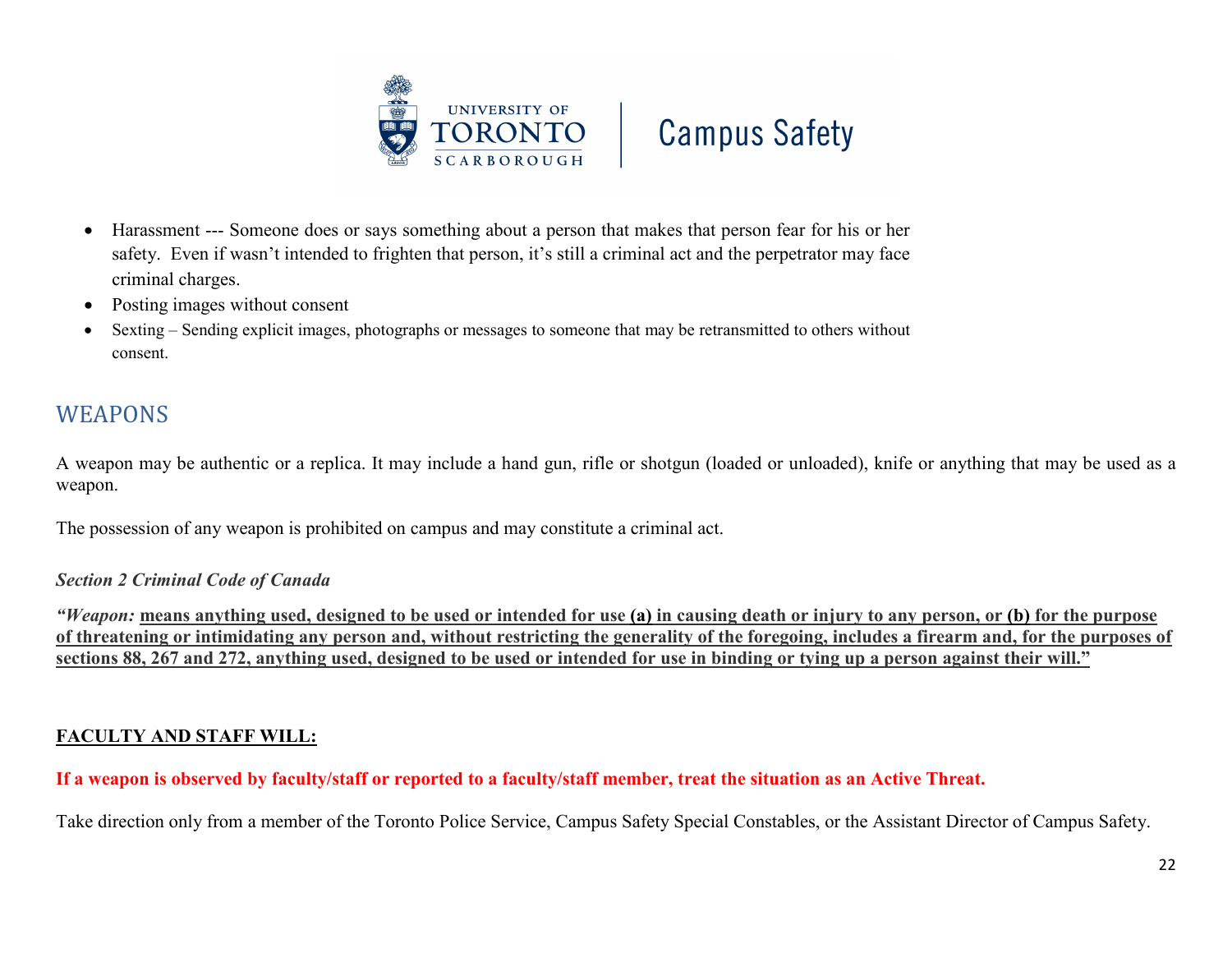



If faculty are notified that a weapon is reported to be on campus, but not in the immediate area, they are to notify Campus Safety immediately and take direction from a Toronto Police Service Officer, Campus Safety Special Constable, or the Assistant Director of Campus Safety. Remain with the person who reported the weapon to you. Police will want to speak to you.

### <span id="page-22-0"></span>Sexual Violence & Harassment

#### **SEXUAL VIOLENCE**:

Any sexual act or an act targeting a person's sexuality, gender identity or gender expression, whether the act is physical, verbal or psychological in nature, that is committed, threatened or attempted against a person without the person's consent, and includes sexual assault, sexual harassment, stalking, indecent exposure, voyeurism, and sexual exploitation.

#### **SEXUAL HARASSMENT**:

Includes but is not limited to engaging in a course of vexatious comments or conduct that is known or ought to be known to be unwelcome. Sexual Harassment includes any sexual solicitation or advance made by a person in a position to confer, grant or deny a benefit or advancement to the person where the person making the solicitation or advance knows or ought reasonably to know that it is unwelcome. This also includes a reprisal or a threat of reprisal for the rejection of a sexual solicitation or advance, where the reprisal is made or threatened by a person in a position to confer, grant or deny a benefit or advancement to the person.

#### **SEXUAL ASSAULT:**

Sexual contact when there is no consent (being too drunk/drugged to consent - or threats of violence prior to sexual contact) - means that there is no consent. People who are intoxicated, mentally incompetent, or in an altered state of consciousness are considered by the law to be incapable of consenting, whether they appear to be consenting or not.

It is the responsibility of all students, faculty and staff to ensure that victims are to be treated with compassion, respect, empathy and sensitivity. **Sexual Violence, Sexual Harassment and Sexual Assault are crimes.**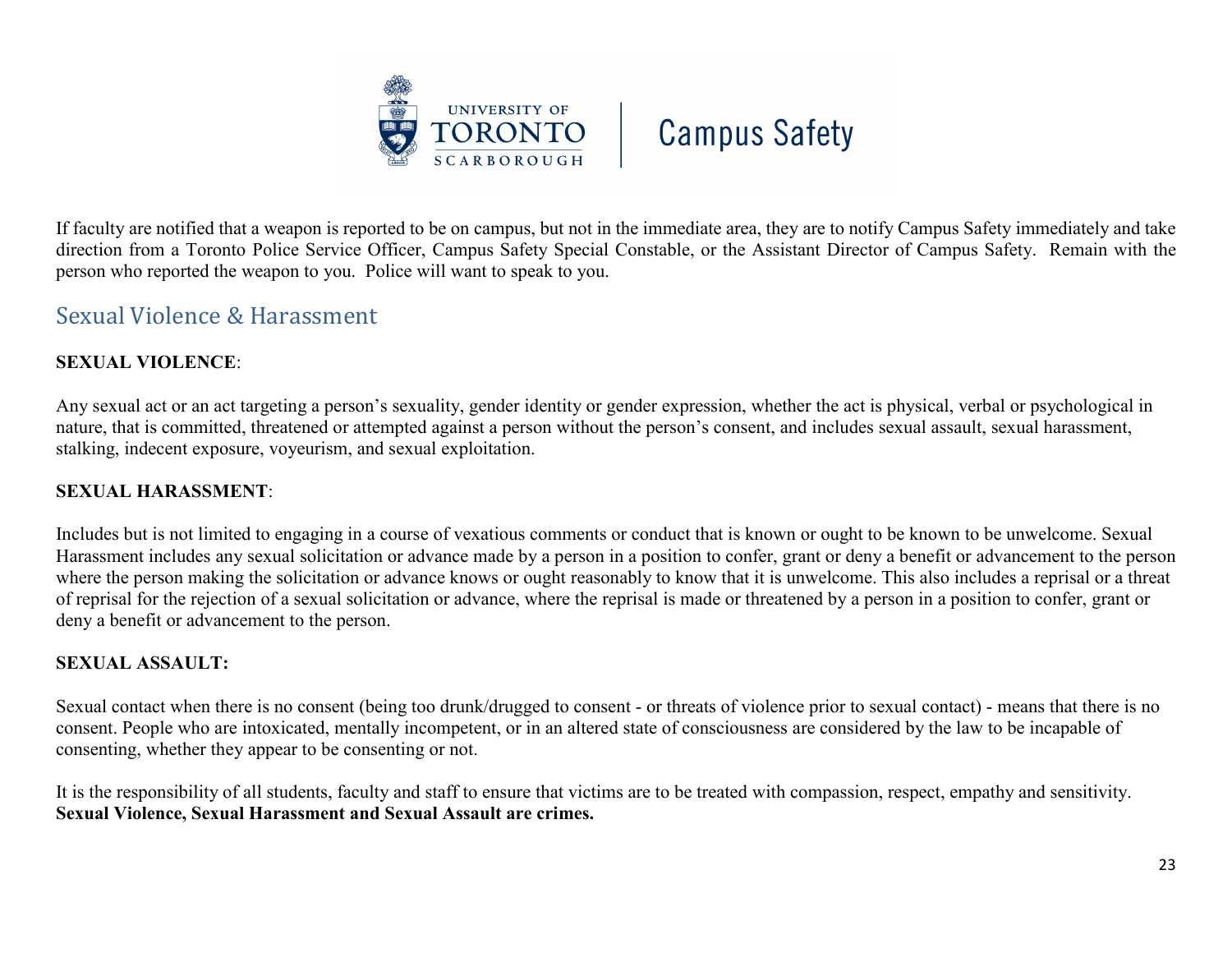

#### **Notify Campus Safety or the University of Toronto Sexual Violence Prevention and Support Centre ("The Centre")**

## **NO MEANS NO!!!**

## <span id="page-23-0"></span>University of Toronto Tri-campus Sexual Violence Prevention and Support Centre

"The Centre"

Centre staff are available to receive disclosures, and if relevant, provide options for making a formal report to the University and/or to Police. The Centre offers support to all members of the community to access a range of services (e.g. academic, financial, housing, counselling, and medical). The Centre also offers training, education and consultation in the area of sexual violence.

**Contact: 416-978-2266** Email: thesypcentre@utoronto.ca URL: [www.safety.utoronto.ca](http://www.safety.utoronto.ca/) Locations: UTSC: Environmental Sciences and Chemistry Building, EV141 UTM: Davis Building, 3094G St. George: Gerstein Science Information Centre (Gerstein Library), Suite B139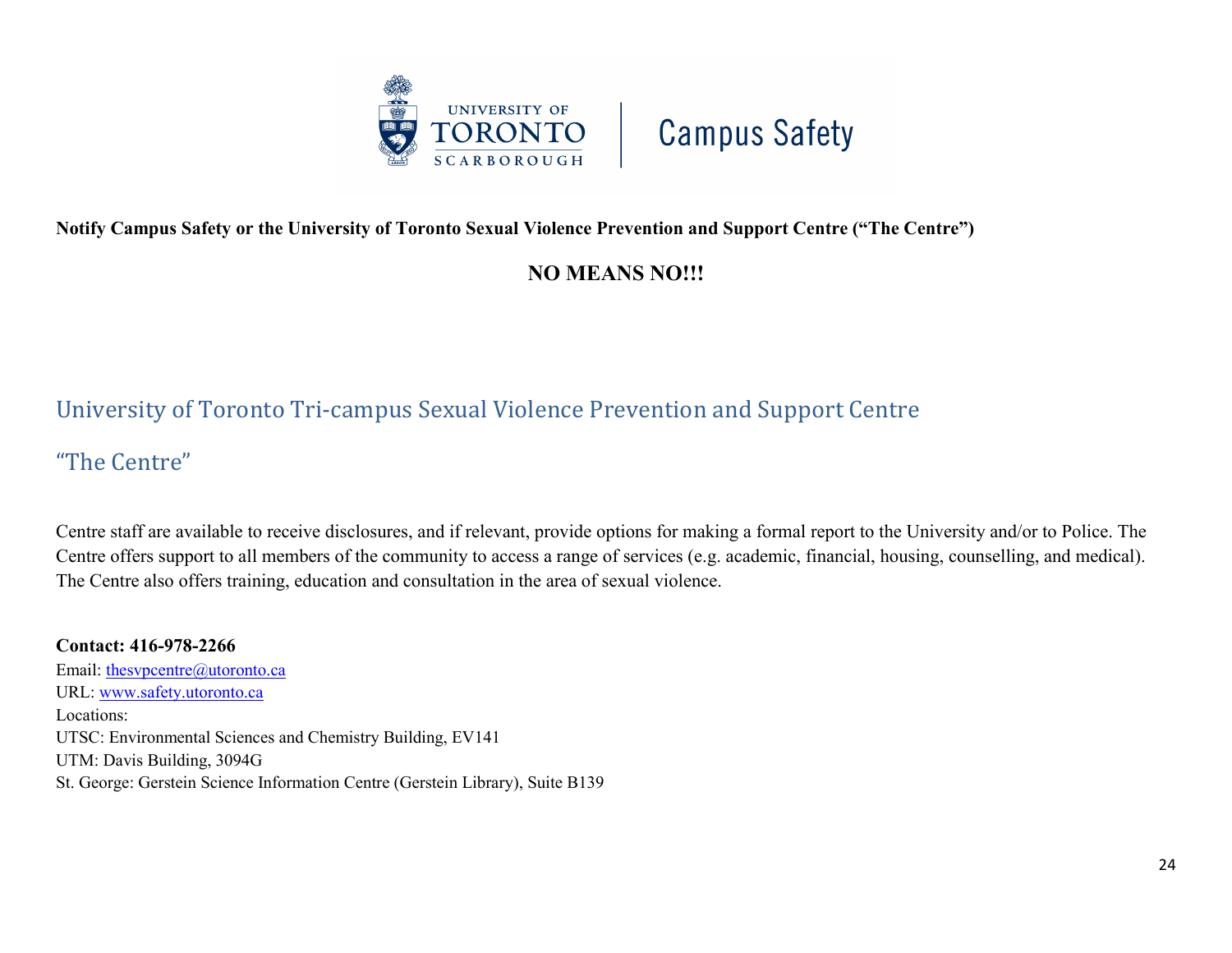



#### *Policy on Sexual Violence and Sexual Harassment*.

#### **[HTTP://WWW.GOVERNINGCOUNCIL.LAMP4.UTORONTO.CA/WP-CONTENT/UPLOADS/2016/12/P1215-POSHSV-2016-2017POL.PDF](http://www.governingcouncil.lamp4.utoronto.ca/wp-content/uploads/2016/12/p1215-poshsv-2016-2017pol.pdf)**

## <span id="page-24-0"></span>COMMUNITY SAFETY OFFICE (CSO)

| The Community Safety Office (CSO) provides assistance to members                | The CSO can provide help if:                                   |
|---------------------------------------------------------------------------------|----------------------------------------------------------------|
| of the University of Toronto community who are dealing with personal            | You are experiencing stalking or harassment                    |
| and/or workplace issues that impact their personal safety, such as:             | You are being bullied, intimidated or threatened               |
| Stalking and harassment<br>$\bullet$                                            | You are in a controlling or abusive relationship               |
| Bullying, intimidation, threats<br>$\bullet$                                    | You are living with family violence                            |
| Domestic violence<br>$\bullet$                                                  | You have been sexually assaulted                               |
| Family violence<br>$\bullet$                                                    | You are having thoughts of suicide                             |
| Sexual assault<br>$\bullet$                                                     | You are concerned that someone you know is considering suicide |
| Workplace conflict and volatile behavior<br>$\bullet$                           | You have another safety concern you wish to discuss<br>٠       |
| Thoughts of suicide<br>$\bullet$                                                |                                                                |
|                                                                                 |                                                                |
| The CSO acts as a consultant to Staff and Faculty regarding personal            | You can expect the following from the Community Safety Office: |
| and/or community safety concerns. A consultation may help you                   | Confidentiality                                                |
| determine:                                                                      | A safe and supportive environment                              |
| The level of risk associated with your safety concern and the need<br>$\bullet$ | A respectful and non-judgmental approach to your concerns      |
| for intervention                                                                | Timely support                                                 |
|                                                                                 | Safety planning                                                |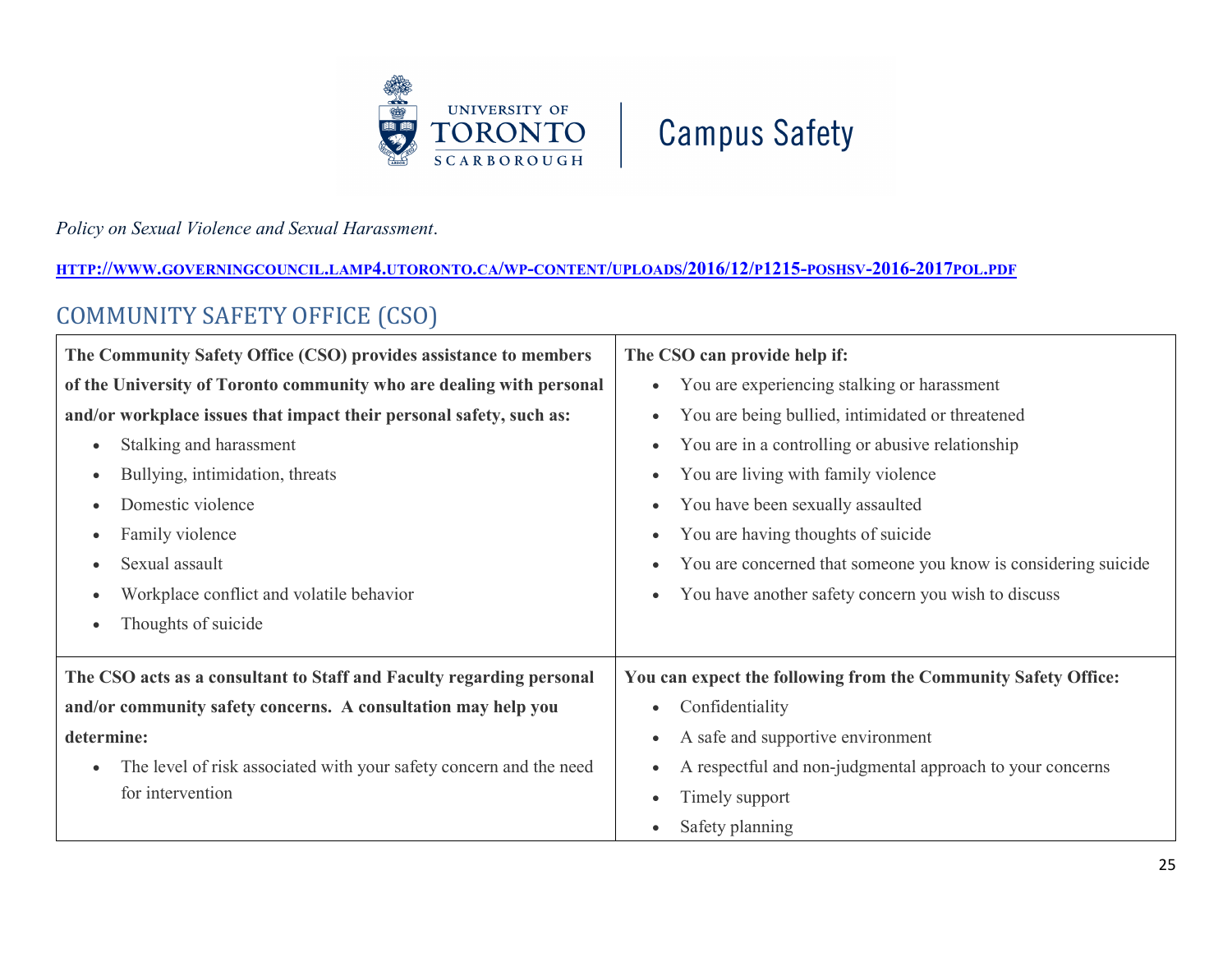



| The course(s) of action, as well as the next steps, that you can take | Advocacy and referral |
|-----------------------------------------------------------------------|-----------------------|
| in response to your safety concern                                    | Documentation         |
| The types of support and resources available to assist an individual  |                       |
| who you are concerned about                                           |                       |

## <span id="page-25-0"></span>DOMESTIC VIOLENCE

**DOMESTIC VIOLENCE** (or intimate partner violence) occurs when a person uses physical violence, coercion, threats, intimidation, stalking, emotional, sexual or economic abuse to control their current or former partner (married, dating, living together, or having a child in common).

**Students, staff, faculty or visitors who are affected by domestic violence, and fear that a current or former intimate partner (who may be on campus or who may come to campus) may pose a risk to anyone on campus, should report this concern to the Campus Safety office.**

Respect the victim's confidentiality by telling only those who need to know (i.e. Campus Safety and the Community Safety Office). In the case of a threat of violence on campus, you are obligated to report it to the office of Campus Safety.

Individuals with restraining orders are strongly encouraged to provide the Campus Safety office with a copy of the order.

Persons in positions of authority (including deans, directors, chairs, supervisors, faculty, graduate student instructors, coaches or others who oversee employees or students) have an obligation to contact the appropriate resources if they see or are informed of domestic violence incidents or threats of violence. Employees can seek assistance from their Human Resources representative. Campus Safety should be contacted at 416-978-2222.

OHSA 168 Section 32 governs Domestic Violence in the workplace.

*Please refer to a list of the available resources at the back of this booklet.*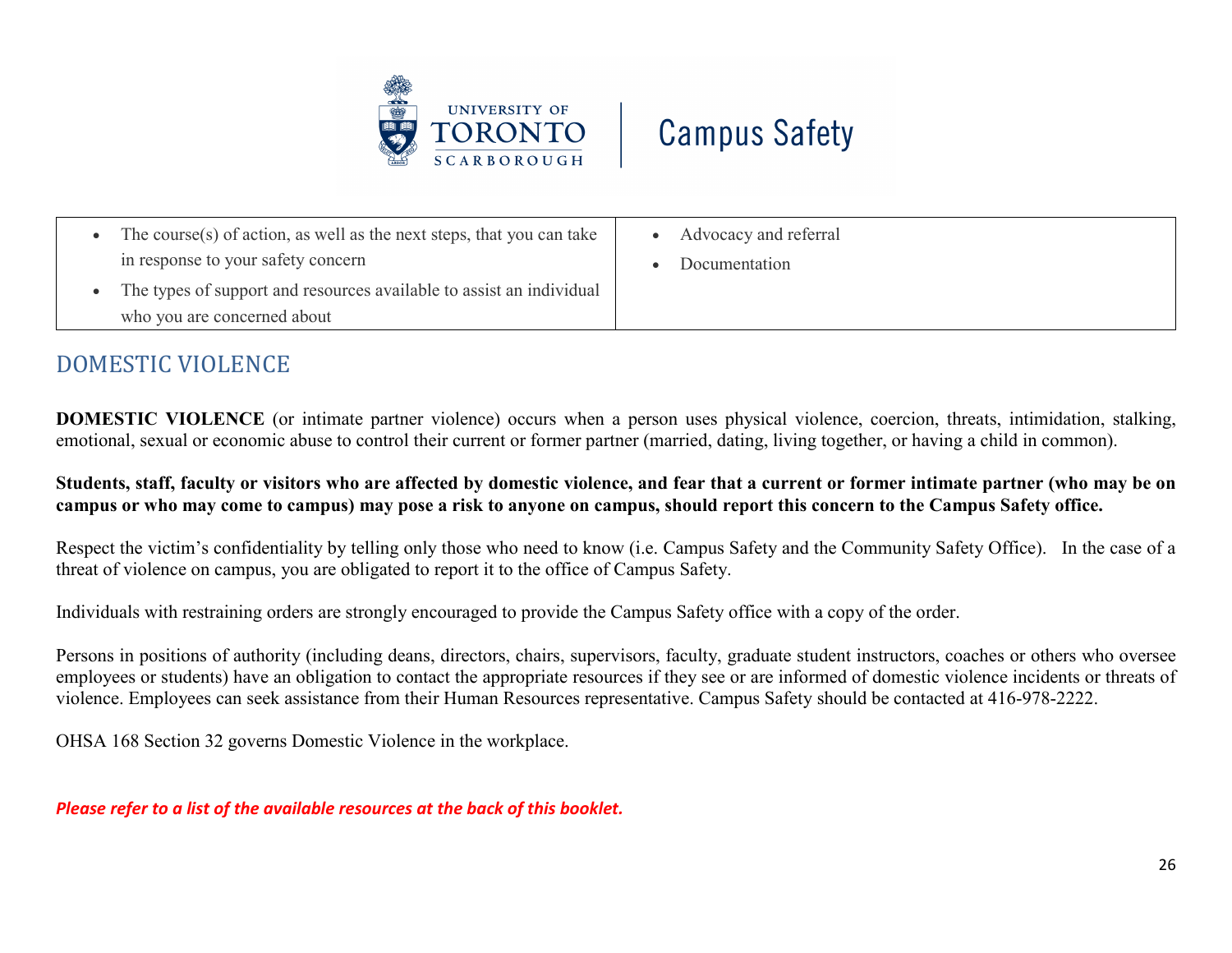

## <span id="page-26-0"></span>Mental Health Crisis

**EARLY IDENTIFICATION AND INTERVENTION** of persons suffering from mental health illness are the most important steps for faculty, staff, Campus Safety and health professionals can take to prevent individuals from having a crisis situation and potentially escalating to violent acts.

Your observations of concerning behavior may seem insignificant in isolation, however, changes in behavior reported by others may complete the story.

A MENTAL HEALTH CRISIS exists when an individual is threatening to do harm or is doing harm to themselves and/or to others, on/or off campus property.

#### **IN THE EVENT OF WITNESSING A MENTAL HEALTH CRISIS, FACULTY, STUDENTS AND STAFF WILL:**

- Call Campus Safety at 416-978-2222.
- If the crisis/incident escalates, evacuate the immediate area and call for assistance
- Seek a place of safety away from the individual and notify Campus Safety of your location.

For more information on early identification and intervention, you can participate in free online mental health training on how to recognize, respond and refer students on campus: <https://utoronto.morefeetontheground.ca/>

For emergency and safety resources to refer students to, visit: <http://www.utsc.utoronto.ca/hwc/Emergency-Information>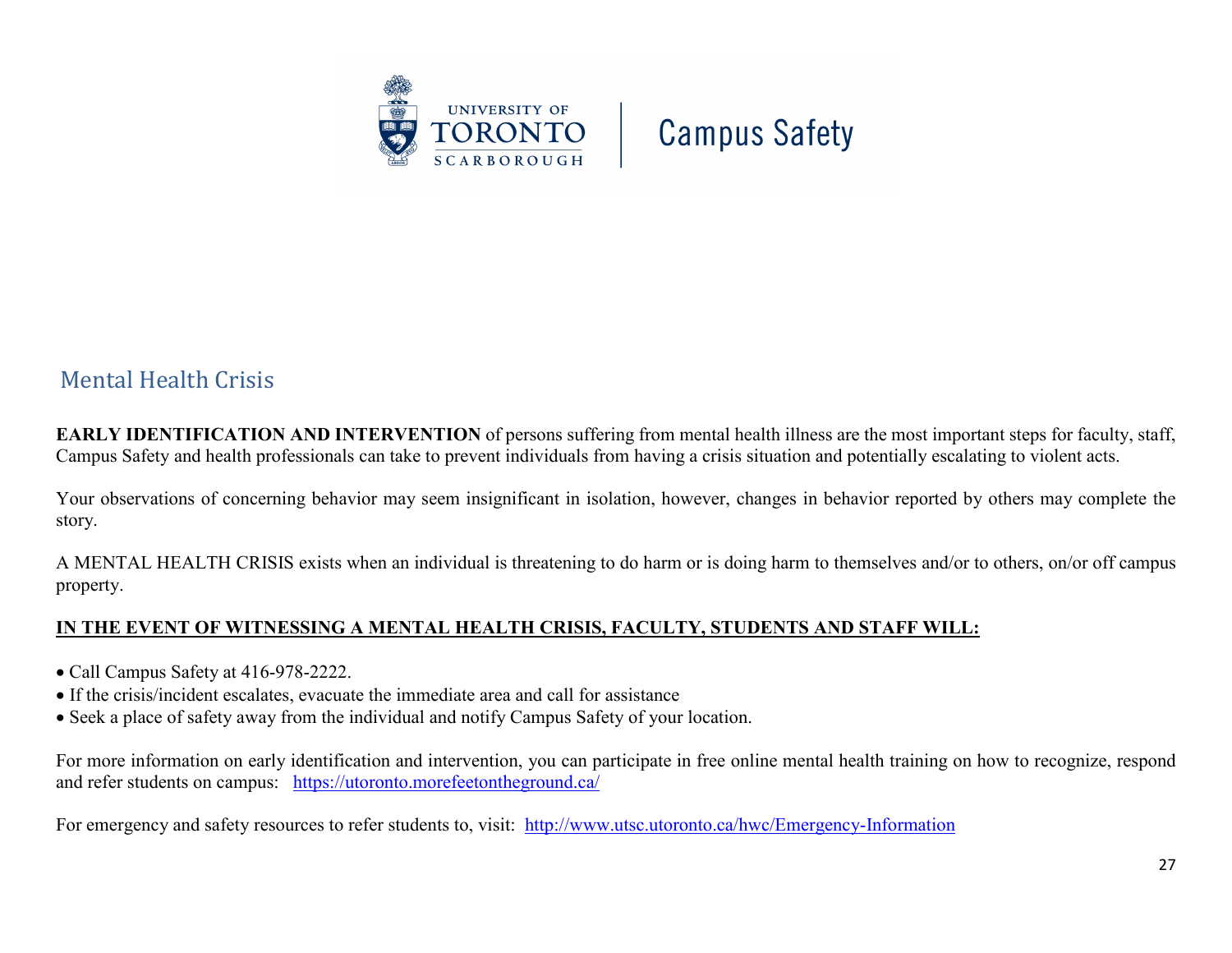

## <span id="page-27-0"></span>ON-CAMPUS RESOURCES

#### **CAMPUS SAFETY**

Located in the Science Wing Building, SW304 Phone 416-287-7398 Emergency 416-978-2222 Hours: 24 hours a day, 7 days a week

#### **STUDENT HOUSING AND RESIDENCE LIFE**

Located in the Student Residence Centre 416-287-7365 At all residences on campus there is an RA (Resident Advisor)

#### **SEXUAL VIOLENCE PREVENTION & SUPPORT CENTRE "THE CENTRE"**

Located in Environmental Science and Chemistry Building Room 141

#### **HEALTH AND WELLNESS CENTRE**

Located in the Student Centre, Room SL 270 Phone number 416-287-7065 Hours: 9am-5pm

#### **COMMUNITY SAFETY OFFICE**

Located at 21 Sussex Avenue 416-978-1485 Safety Officer will meet individuals at each Campus